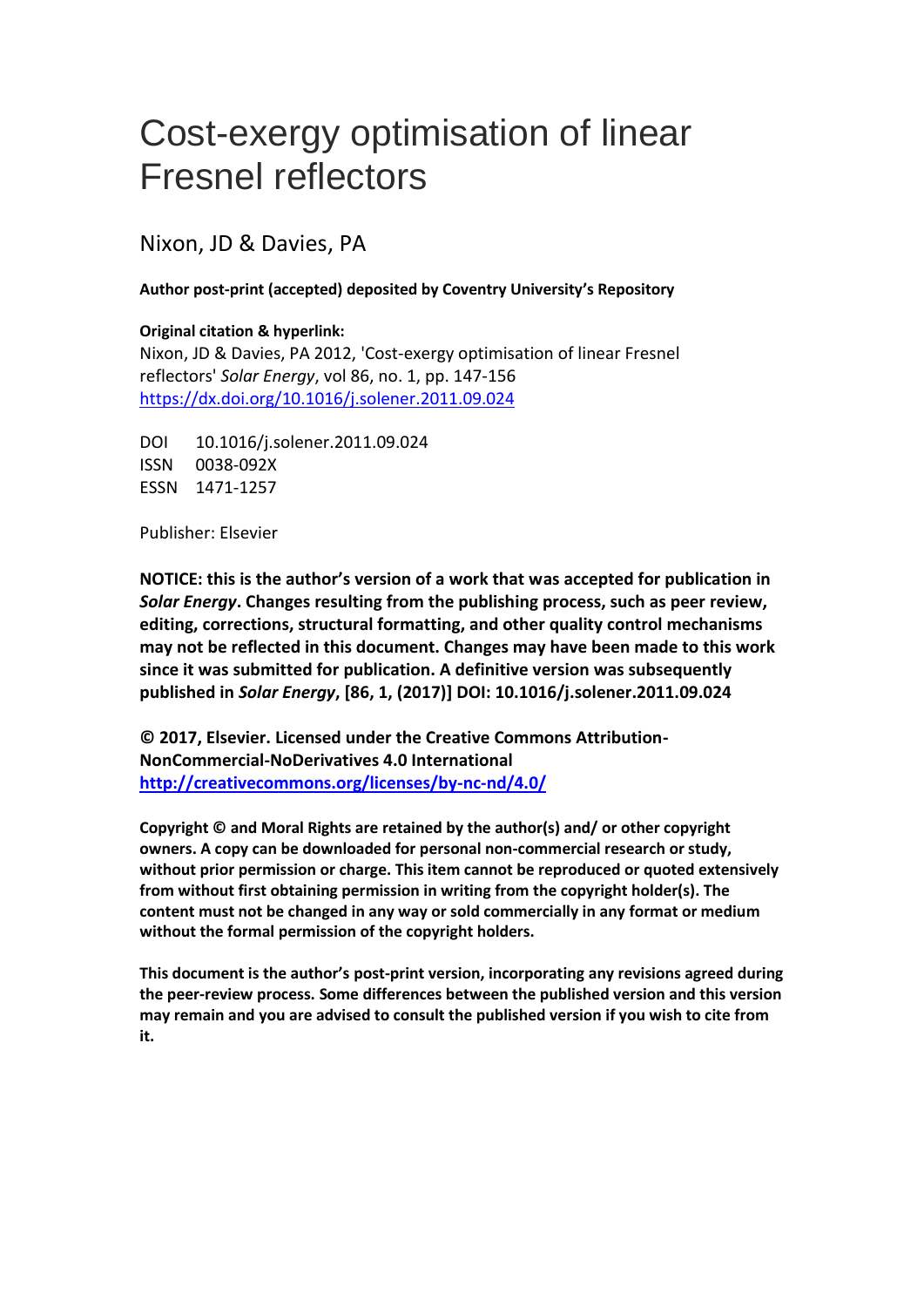# **Cost-exergy optimisation of linear Fresnel reflectors**

J. D. Nixon and P. A. Davies\*

Sustainable Environment Research Group, School of Engineering and Applied Science Aston University, Aston Triangle, Birmingham, B4 7ET, UK \*corresponding author, e-mail: [p.a.davies@aston.ac.uk,](mailto:p.a.davies@aston.ac.uk) Tel +44 121 204 3724

#### **Abstract**

This paper presents a new method for the optimisation of the mirror element spacing arrangement and operating temperature of linear Fresnel reflectors (LFR). The specific objective is to maximise available power output (i.e. exergy) and operational hours whilst minimising cost. The method is described in detail and compared to an existing design method prominent in the literature. Results are given in terms of the exergy per total mirror area  $(W/m<sup>2</sup>)$  and cost per exergy (US \$/W). The new method is applied principally to the optimisation of an LFR in Gujarat, India, for which cost data have been gathered. It is recommended to use a spacing arrangement such that the onset of shadowing among mirror elements occurs at a transversal angle of 45°. This results in a cost per exergy of 2.3 \$/W. Compared to the existing design approach, the exergy averaged over the year is increased by 9% to 50  $W/m<sup>2</sup>$  and an additional 122 hours of operation per year are predicted. The ideal operating temperature at the surface of the absorber tubes is found to be 300°C. It is concluded that the new method is an improvement over existing techniques and a significant tool for any future design work on LFR systems.

#### *Keywords:*

Solar thermal collector, Linear Fresnel reflector (LFR), Linear Fresnel collector (LFC), Exergy, CSP.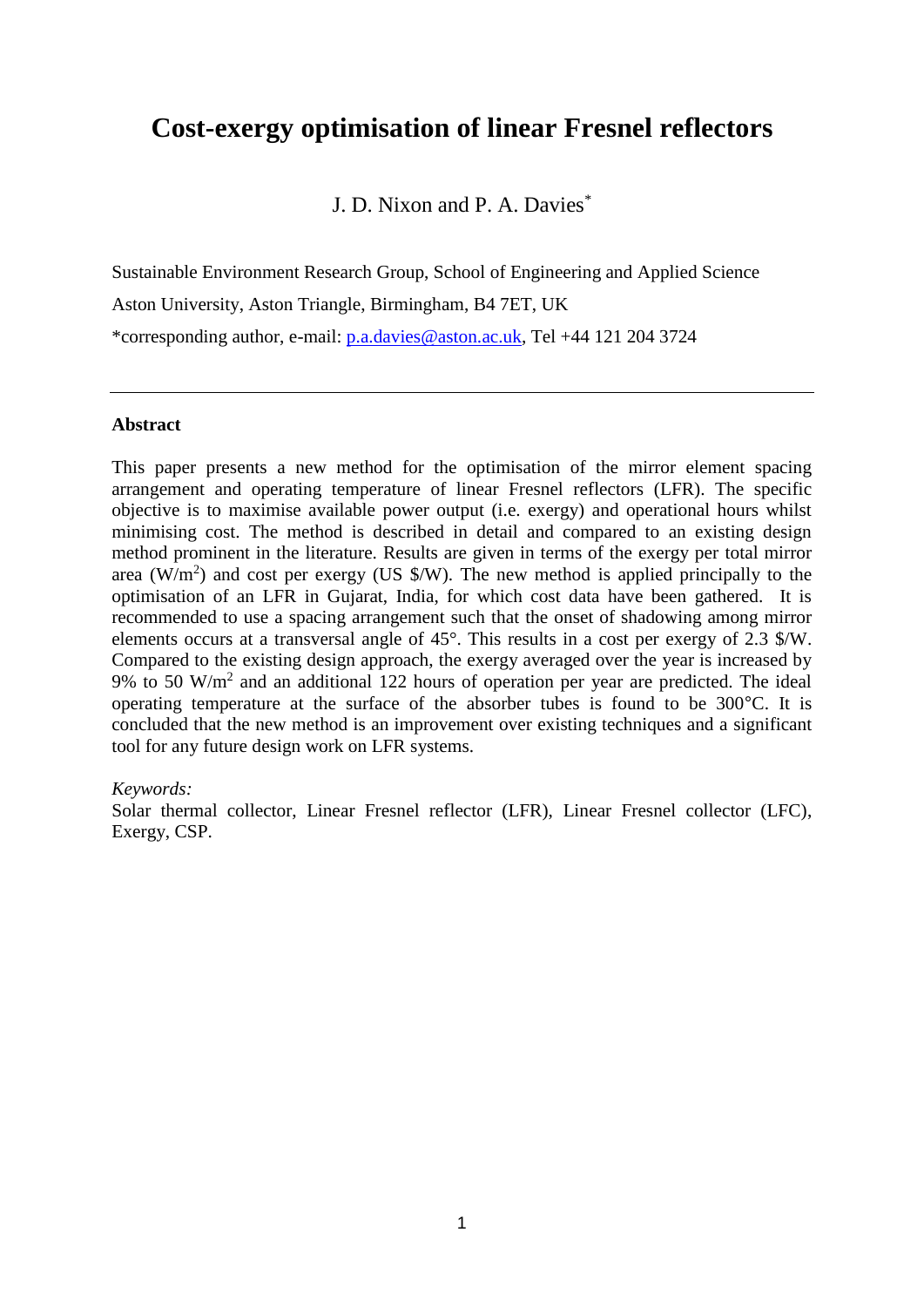| <b>Nomenclature</b>    |                                                              |  |  |  |  |
|------------------------|--------------------------------------------------------------|--|--|--|--|
| $A_a$                  | Effective mirror aperture area $(m2)$                        |  |  |  |  |
| $A_m$                  | Total mirror area $(m2)$                                     |  |  |  |  |
| $A_{cg}$               | Surface area of receiver cover glazing $(m2)$                |  |  |  |  |
| $A_p$                  | Surface area of exposed receiver $(m2)$                      |  |  |  |  |
| $A_r$                  | Area of receiver $(m^2)$                                     |  |  |  |  |
| $d_n$                  | Width of shade on mirror element (m)                         |  |  |  |  |
| DNI                    | Direct-normal irradiance $(W/m^2)$                           |  |  |  |  |
| $E_{x,out}$            | Exergy per total mirror area $(W/m^2)$                       |  |  |  |  |
| <b>IAM</b>             | Incident angle modifier (-)                                  |  |  |  |  |
| L                      | Length of collector                                          |  |  |  |  |
| $P_n$                  | Pitch $(m)$                                                  |  |  |  |  |
| $\varrho$              | Net heat transfer to receiver (W)                            |  |  |  |  |
| $Q_{ln}$ *             | Heat transferred in (W)                                      |  |  |  |  |
| $Q_{Loss}$             | Heat loss $(W)$                                              |  |  |  |  |
| $Q_n$                  | Distance of an $nth$ mirror element from receiver $(m)$      |  |  |  |  |
| $S_n$                  | Shift (m)                                                    |  |  |  |  |
| $T_a$                  | Ambient temperature (K)                                      |  |  |  |  |
| $T_r$                  | Temperature of receiver $(K)$                                |  |  |  |  |
| $T_{r,max}$            | Stagnation temperature (maximum temperature of receiver) (K) |  |  |  |  |
| $T_{r,opt}$            | Optimum temperature of receiver (K)                          |  |  |  |  |
| $U_L$                  | Overall heat transfer coefficient $(W/m2)$ . K)              |  |  |  |  |
| W                      | Width of mirror element (m)                                  |  |  |  |  |
| Greek Symbols          |                                                              |  |  |  |  |
| α                      | Absorption                                                   |  |  |  |  |
| $\alpha_s$             | Solar altitude                                               |  |  |  |  |
| $\beta$                | Ray angle from mirror element to receiver                    |  |  |  |  |
|                        | Solar azimuth angle from the south                           |  |  |  |  |
| $\gamma_s$<br>$\delta$ | Declination                                                  |  |  |  |  |
| $\eta_c$               | Collector efficiency                                         |  |  |  |  |
| $\eta$ Carnot          | Carnot efficiency                                            |  |  |  |  |
| $\eta$ <sub>o</sub>    | Optical efficiency                                           |  |  |  |  |
| $\n  n$ <i>Shadow</i>  | Shadow efficiency                                            |  |  |  |  |
| $\theta_l$             | Angle in the longitudinal plane                              |  |  |  |  |
| $\theta_n$             | Slope angle of an $nth$ mirror element                       |  |  |  |  |
| $\theta_p$             | Profile angle of the sun                                     |  |  |  |  |
| $\theta_t$             | Angle in the transversal plane                               |  |  |  |  |
| λ                      | Intercept factor                                             |  |  |  |  |
| $\rho$                 | Reflectance                                                  |  |  |  |  |
| τ                      | Transmittance                                                |  |  |  |  |
| $\varphi$              | Latitude                                                     |  |  |  |  |
| $\omega$               | Solar hour angle                                             |  |  |  |  |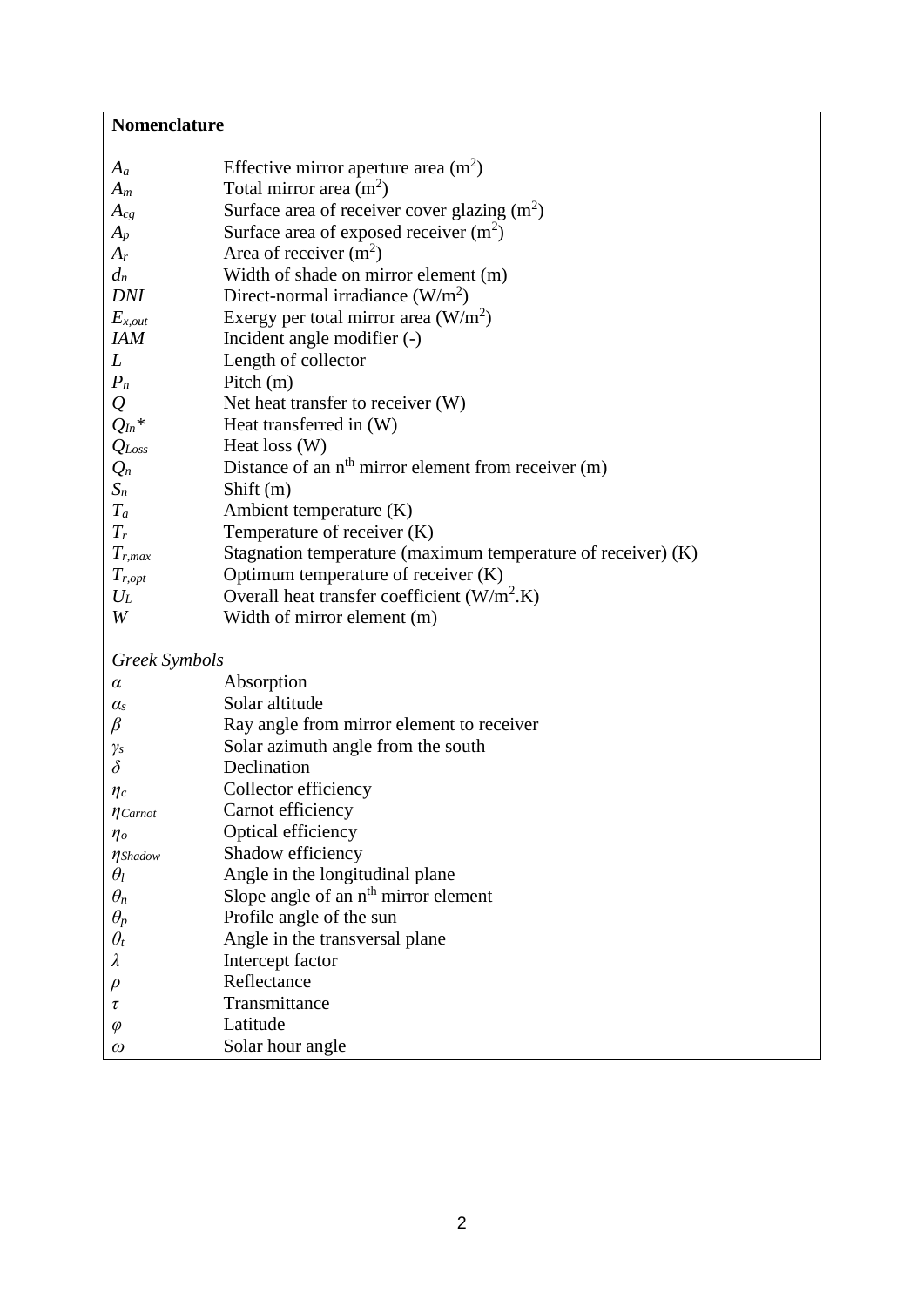#### **1 Introduction**

Among solar thermal collectors, the linear Fresnel reflector (LFR), also referred to as the linear Fresnel collector (LFC), is considered a promising technology due to its simple and inexpensive design. It captures, however, less energy that other collectors and this makes it important to seek improvements in performance and further reduction in costs [1-2]. First developed in 1961 by Giorgio Francia, the LFR has received renewed attention over the last few years [3]. One significant recent development has been Puerto Errado 1, the world's first LFR commercial power plant, built in southern Spain. This 1.4 MW power plant commenced selling power to the Spanish grid in March 2009. Construction of Puerto Errado 2, a 30 MW power plant, has also begun in Murcia, Spain [4]. Industrial process heat applications are also a vast but relatively untouched area for concentrating solar power (CSP) technologies. Since 2005 numerous LFR collectors have also been constructed for industrial applications and solar cooling in the European towns of Freiburg, Bergamo, Grombalia, and Sevilla [5] and in various locations across the USA [6]. A large pilot plant demonstrating a LFR was also erected at the Plataforma Solar de Almería (PSA) in Spain and tested until 2008 [7].

The LFR typically uses flat mirror elements of equal width to focus the sun's rays onto a linear central receiver supported by a tower (see Figure 1). A well designed receiver can increase the performance considerably. Several receiver designs exist, with configurations using simple pipes, plates, evacuated tubes and secondary concentrating devices [8]. Typically a horizontal type is favoured over a vertical or angled receiver [9-10]. One particular design often utilized is the trapezoidal cavity receiver which comprises partially insulated absorber pipes with a reflector plate and cover glazing forming a cavity for the collection of rays and minimisation of heat losses [11-12]. Due to its simplicity and low cost, the trapezoidal cavity receiver has been selected for this study.



**Figure 1:** Linear Fresnel reflector with mirror elements directing the sun's rays onto a horizontal receiver.

One particular difficulty with the LFR is shading and blocking caused by adjacent rows of mirrors. Increasing the spacing between mirror rows or the height of the receiver reduces these effects, but can increase cost because more land is required. Land usage may not be an important issue in some situations such as deserts and certain rural areas [13]. However, for solar process heat or solar thermal cooling applications roof installations may be used requiring compact footprint. The design of the width, shape, spacing, and number of mirror elements of the LFR has been studied by several authors and optimised for various applications [10-11, 14-15]. However, those authors chose the spacing arrangement of the mirror elements according to the method by Mathur et al. [16-17]. This method (henceforth referred to concisely as 'Mathur's method') calculates the appropriate value of the shift (i.e. the horizontal gap between adjacent mirror elements) such that shading and blocking of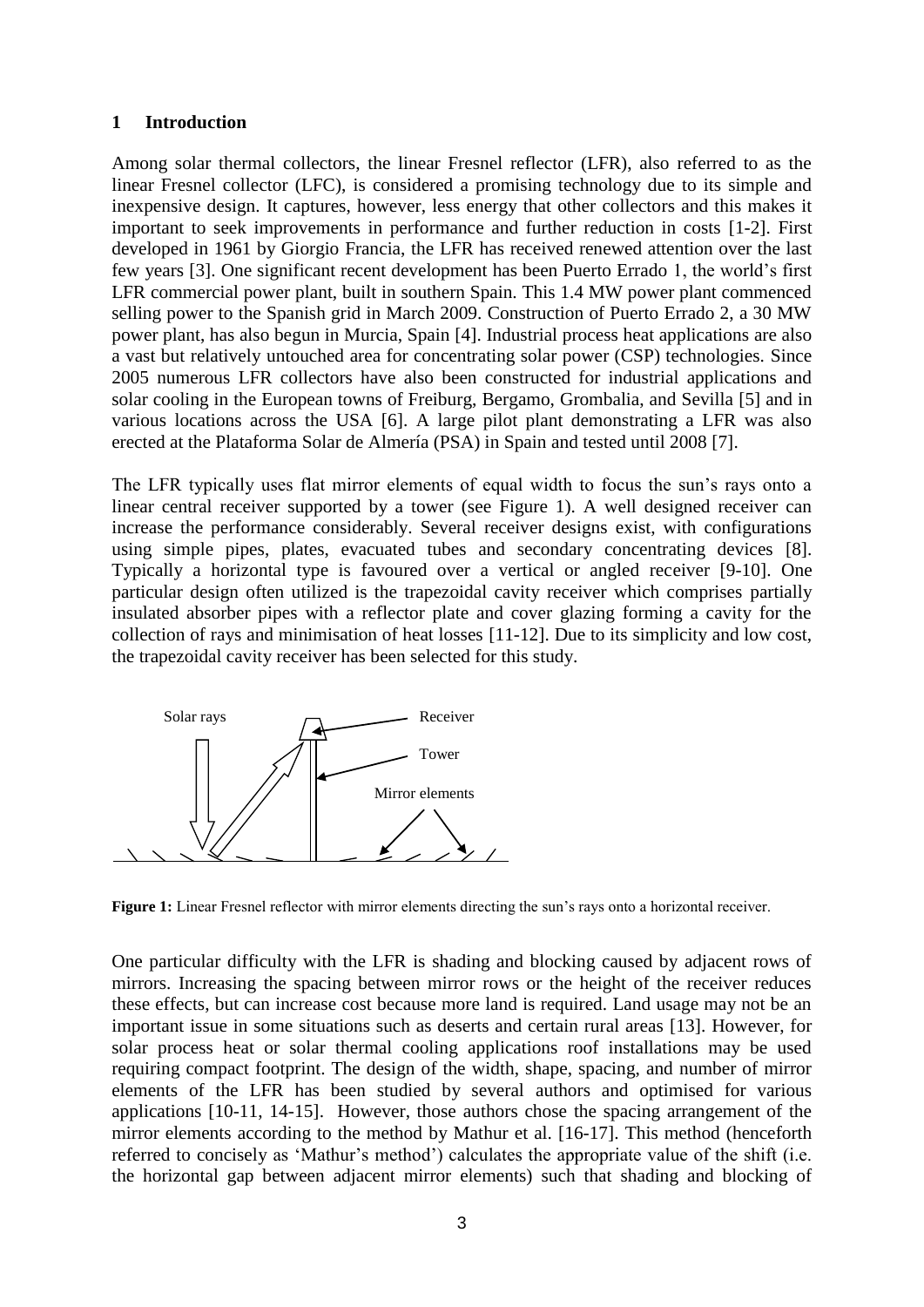reflected rays are avoided at solar noon specifically, thus providing a technical (but not necessarily economic) design principle of the solar collector. Other authors have optimised the equidistant spacing of mirror elements for levelized electricity cost [18-19]. Studies using ray-tracing have also been used to optimise the optical performance of an LFR with equidistant spacing [20-21].

A study of the exergy for an LFR provides a means of analysing the collector's maximum available power, for given operating and ambient temperatures, without the need for a detailed specification of the plant to which the collector is coupled. Achievable performance can then be predicted for a collector with specified location, mirror field arrangement and tracking orientation. Exergetic analyses of solar collectors have already been carried out by several authors. For example, Singh et al. studied the exergetic efficiencies of a solar thermal power plant having parabolic trough collectors coupled to a Rankine cycle, to show that the maximum heat losses occurred at the concentrator-receiver assembly [22]. Tyagi et al. have studied the exergetic performance of a collector as a function of the mass flow rate, concentration ratio and hourly solar irradiation [23]. Gupta and Kaushik investigated different feed water heaters for a direct steam generation solar thermal power plant [24]. Indeed, the exergy concept has been widely adopted for thermodynamic assessment of power generation systems within various fields of the renewable energy sector, ranging from wind power to geothermal power systems, and extended to comparisons of non-renewable energy sources [13, 25-26].

The aim here is to present a method to optimise the mirror spacing arrangement of an LFR. The objective of the optimisation is to maximise exergy and operational hours and minimise cost. This will be achieved through analysis of the optics for different non-equidistant spacing arrangements over an annual period, not just at solar noon. By way of example, the method will be applied to the location of Gujarat, India.

#### **2 Method of optimisation**

The measure of cost to be minimised is the ratio of the capital cost per exergy. The cost estimate will be calculated from the sum of the main components, namely the collector's frame, concentrator, receiver, and land costs. Running costs are neglected because these are considered equivalent among the design variations. Therefore the following expressions are used:

<span id="page-4-0"></span>
$$
\frac{Cost}{Exergy} = \frac{Total Cost Estimate}{[DNI.A_m.\eta_o(\theta = 0).IAM) - Q_{Loss}] \eta_{Carnot}}
$$
\n(2.1)

where

Total Cost = Collector Size (Frame + Land) + 
$$
(A_m
$$
. *Concentrator)* +  $(A_r$ . *Receiever)* (2.2)

Exergy is calculated from the direct-normal solar radiation,  $DNI$  ( $W/m<sup>2</sup>$ ) on the collector's total mirror area,  $A_m$ , and the heat loss from the receiver,  $Q_{Loss}$ . The calculation takes into account the terms  $\eta_0(\theta=0)$ , *IAM*, and  $\eta_{Carnot}$  representing the optical efficiency for normal incidence rays to the horizontal, the incidence angle modifier (IAM), which accounts for the losses in the concentrator and receiver optics for varying ray incidence angles, and the Carnot efficiency respectively. Key to this investigation is the shadow efficiency, which is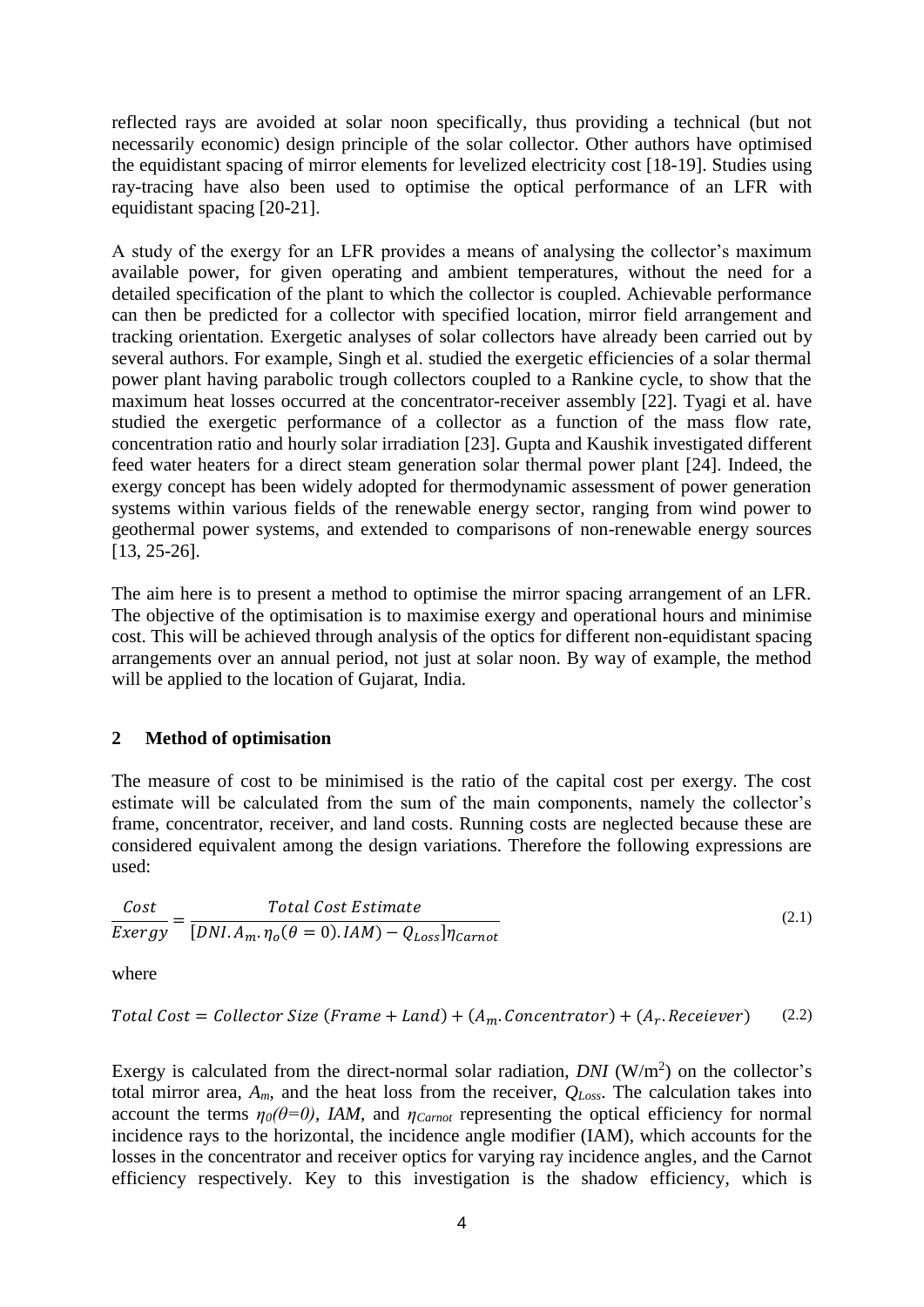incorporated into the IAM, and will depend upon the concentrator's mirror element spacing arrangement. The Carnot efficiency is an idealisation underlying the exergy analysis and is calculated on the assumption that the receiver operates at a constant or continuously optimised surface temperature. Since our focus is on the design of the collector, the variation in temperature of the heat transfer fluid inside the absorber tubes and over the solar field is not considered. This would require detailed assumptions about the plant design (e.g. piping layout, choice of heat transfer fluid, and flow rate) that are beyond the scope of this study.

For a range of different mirror element spacing arrangements, and operating temperatures, the above efficiencies and thus the corresponding exergies are calculated. The spacing arrangements are chosen such that the mirror elements are spaced for the onset of shadowing at a given height of the sun in the sky. This generally leads to non-equidistant spacing with the mirrors further from the tower more widely spaced. The sun's height is represented by the transversal angle which is the angle between the projection of the sun's rays onto a plane perpendicular to the tracking axis and the vertical.

The method comprises four main steps, which are listed below and described more fully subsequently.

- 1. **Determination of solar irradiation characteristics for target location**: Calculate typical characteristics of solar radiation for the target location based on a typical meteorological year (TMY).
- 2. **Determine mirror spacing designs and shadow efficiencies**: Develop a number of mirror spacing arrangements each for the onset of shadowing at a given transversal angle. Find corresponding hourly shadow efficiencies, for each design.
- 3. **Performance of collector:** Analyse heat loss from the receiver. For each spacing arrangement, calculate optical efficiency at normal incidence and hourly values of variables: DNI, IAM (which accounts for shadowing, blocking of reflected rays, incidence cosine for each mirror element, and effective mirror aperture area), heat transfer coefficient, receiver temperature, ambient temperature, Carnot efficiency and thus output exergy averaged over the year. The calculation is repeated for (a) different constant operating temperatures and (b) a continuously optimised operating temperature.
- 4. **Application**: For each spacing arrangement determine cost per exergy using Eq[.\(2.1\).](#page-4-0) Provide optimum design recommendations based on exergy, cost and operational hours.

To study the sensitivity of the optimised design to input parameters in the case study, upper and lower limits are applied to the costs of the mirror elements, the land, and the receiver. Four cost scenarios are considered. (i) a minimum baseline cost, (ii) a high component cost, (iii) a high land cost, and (iv) a high component and land cost.

# **2.1 Determination of solar irradiation characteristics for target location**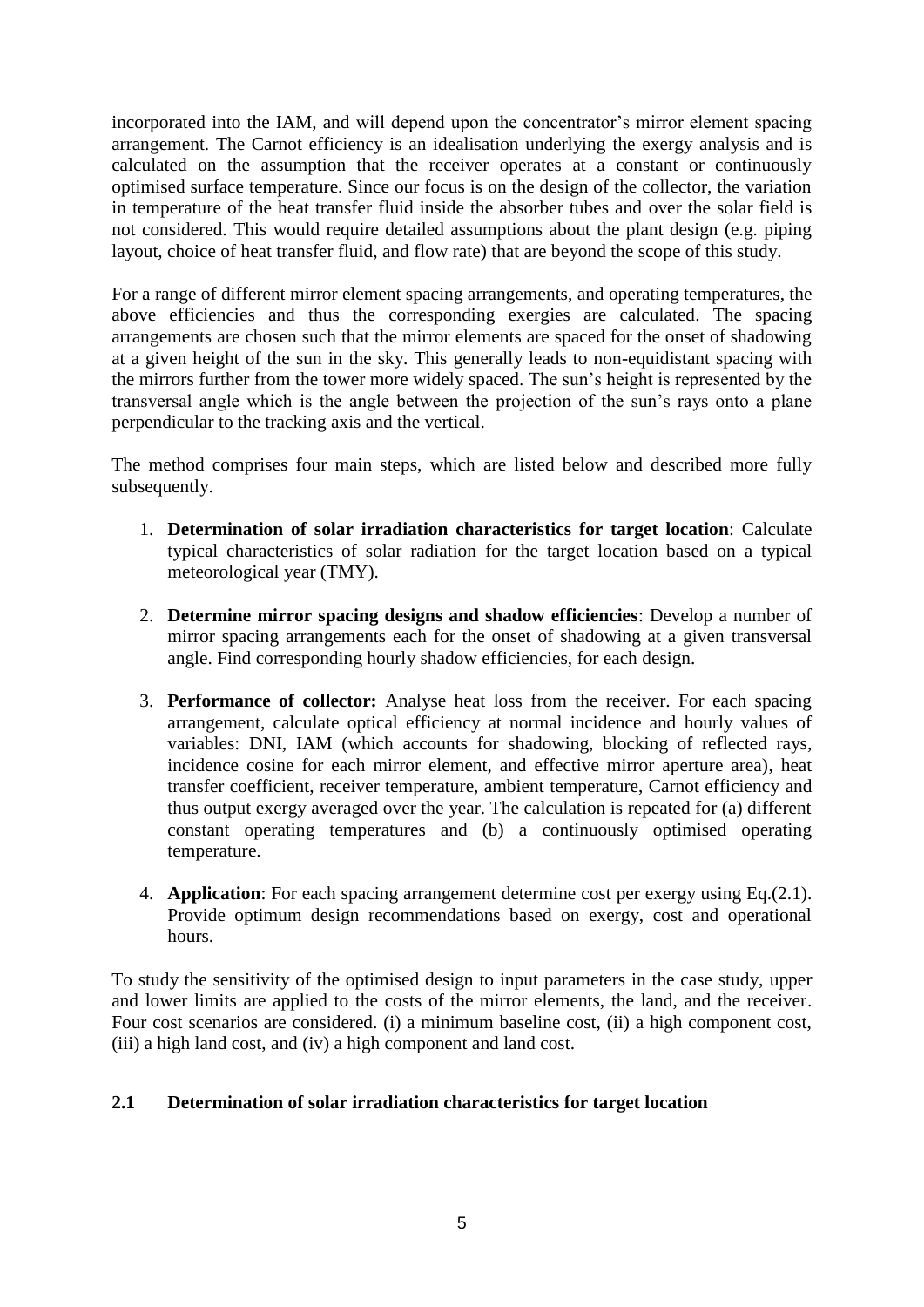Hourly direct-normal irradiance (DNI) values are calculated for a TMY in Gujarat using the meteorological database, Meteonorm [27]. The orientation considered in this study is a northsouth horizontal axis with east-west tracking.

#### **2.2 Determine LFR spacing designs and shadow efficiencies**

The slope angle and distance from the receiver for each mirror element are determined for a given transversal angle. The amount of shadowing that is produced on an hourly basis for each design can then be found. Results for the shadow efficiency for a series of different spacing arrangements, for a typical day of each month, are then produced as a final output. A number of standard calculations relating to the sun-earth geometry are omitted from this description as these are available from the literature [28-29].

#### **2.2.1 Geometrical positioning of mirror elements**

The sun's position, relative to the axis of rotation of the LFR elements, is determined from the solar profile angle [30].

The profile angle,  $\theta_p$ , in the transversal plane can be found for a north-south tracking axis by,

$$
tan \theta_p = \frac{tan \alpha_s}{cos(90 - \gamma_s)}
$$
(2.3)

The projected angle into the longitudinal plane is given by,

$$
tan\theta_l = \frac{tan\alpha_s}{\cos\gamma_s} \tag{2.4}
$$

Where,  $\alpha_s$ , is the solar altitude angle, and  $\gamma_s$  is the solar azimuth angle from the south. The transversal angle,  $\theta_t$ , is then the angle to the vertical i.e. the complement of the profile angle.



**Figure 2:** Sun's position relative to an LFR, showing the path of a single ray from a mirror element to a receiver tower.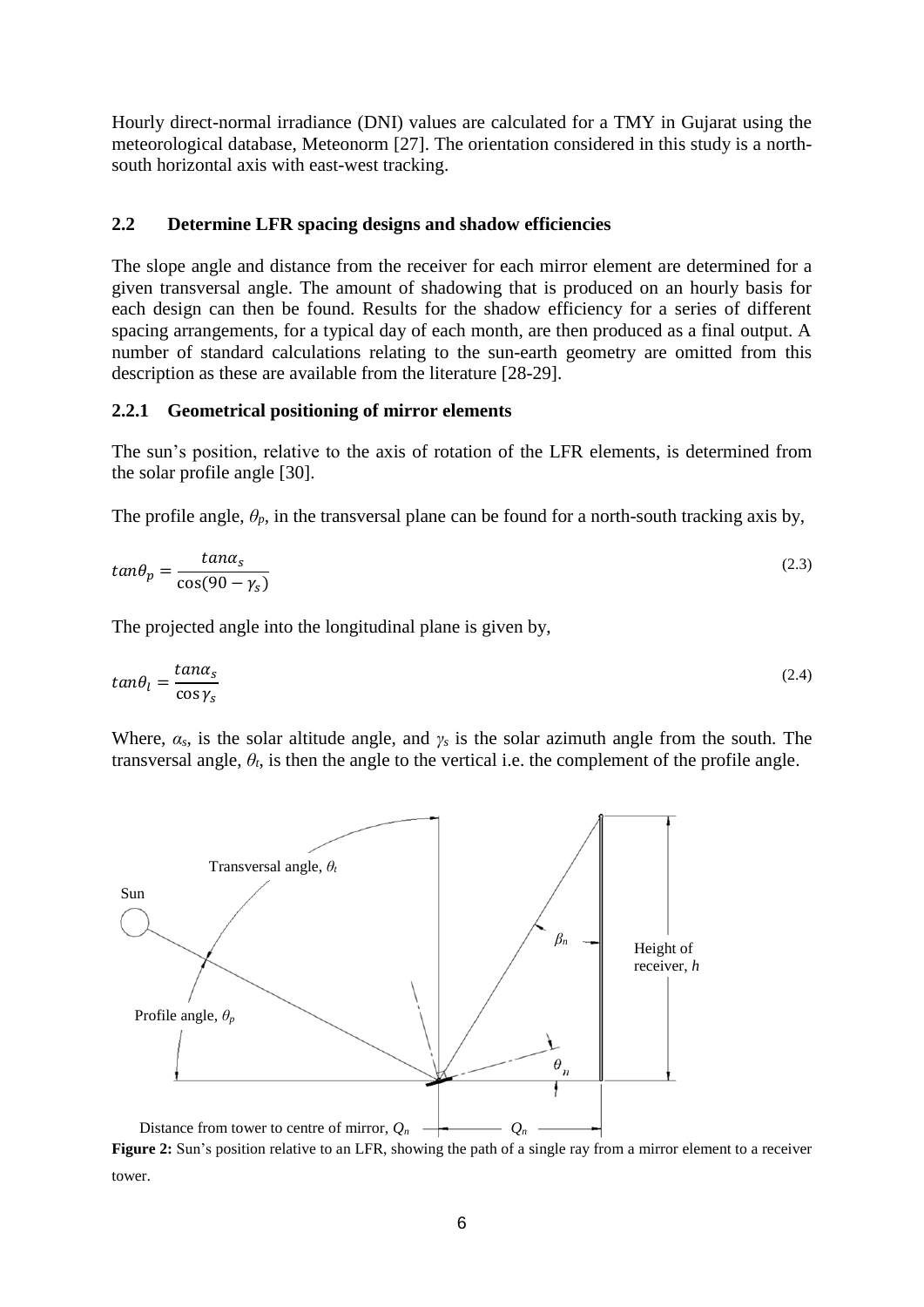The slope angle,  $\theta_n$ , for a mirror element located at a distance  $Q_n$ , from the receiver, can be determined for any profile angle from Eq[.\(2.5\)](#page-7-0) (see Figure 2). The following equations in this section enable hourly slope angles to be determined for the purpose of specifying the shift distance required for the onset of shadowing at a particular solar profile angle.

<span id="page-7-0"></span>
$$
\theta_n = \frac{90 - \theta_p - \beta_n}{2} \tag{2.5}
$$

Where  $\beta$ , the angle subtended between the receiver tower and the projection onto the transversal plane of a ray reflected towards the receiver, is given by,

$$
tan \beta_n = \frac{Q_n}{H} \tag{2.6}
$$

The first mirror (starting from the centre and working out) is placed such that the receiver does not cast a shadow upon it at midday. The following mirrors are pitched with varying amounts of shift, *Sn*, for a given profile angle (see Figure 3).



**Figure 3:** Shift distance between two consecutive mirror elements based on the sun's profile angle.

For a mirror element of width *W* and pitch  $P_n$  from its inward neighbour, the shift can be calculated from the following two equations,

$$
S_n = P_n - \frac{W}{2} (\cos \theta_n + \cos \theta_{n+1}) \tag{2.7}
$$

$$
S_n = \frac{W[\sin\theta_n + (\sin\theta_{n+1} - \sin\theta_n)]}{\tan(\theta_p - 0.27)}
$$
\n(2.8)

the simultaneous solution of which gives,

$$
P_n = \frac{W[\sin\theta_n + (\sin\theta_{n+1} - \sin\theta_n)]}{\tan(\theta_p - 0.27)} + \frac{W}{2}(\cos\theta_n + \cos\theta_{n+1})
$$
\n(2.9)

Because the distance,  $Q_n$ , from a mirror element to the receiver tower changes for each newly selected value of shift, an iterative process is required to provide the final spacing for each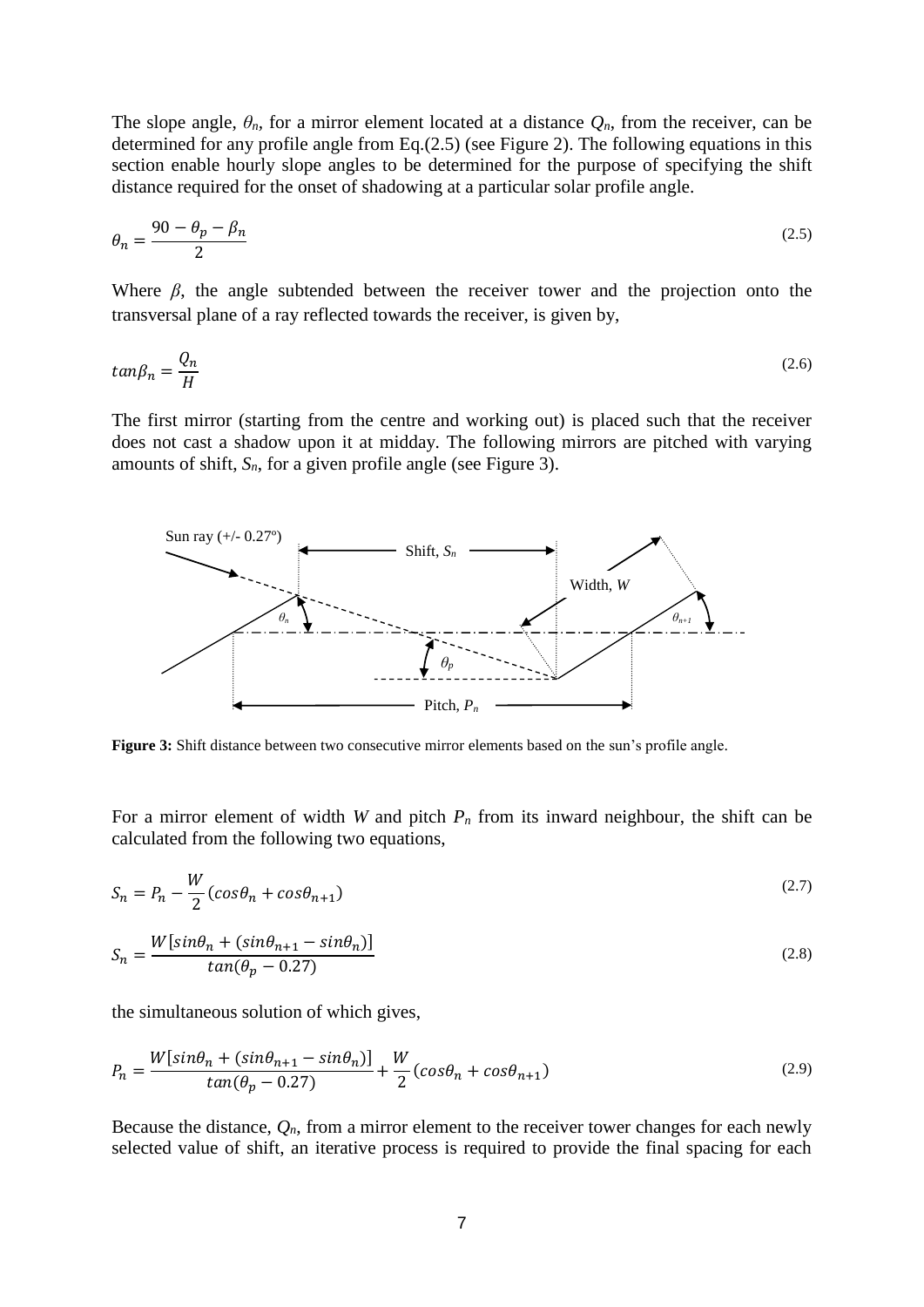mirror element. The effective area of aperture, *Aa*, of the mirror elements as encountered by approaching rays in the transversal plane can be calculated by,

$$
A_a = \sum_{n=1}^{k} W \cos(\theta_t - \theta_n)
$$
\n(2.10)

The incidence cosine for an  $n<sup>th</sup>$  mirror element in the transversal plane is therefore given by *Aan/W*.

#### **2.2.2 Shadow on mirror elements**

Until the sun's profile angle reaches that of the design profile angle and corresponding transversal angle used to specify the mirror spacing arrangement, a proportion of the mirror elements will be in the shade. For a spacing arrangement based upon a particular design transversal angle, the average shadowing on the collector system throughout the day can be calculated from the geometry shown in Figure 4.



**Figure 4:** Shadow cast on a mirror element when the sun is lower than the design profile angle.

Using trigonometry, the following equations can be determined,

$$
b_n = \frac{W}{2}(\sin \theta_n + \sin \theta_{n+1})
$$
\n(2.11)

$$
c_n^2 = b_n^2 + S_n^2 \tag{2.12}
$$

$$
a_n = 90 - \tan^{-1}(S_n/b_n) - \theta_P \tag{2.13}
$$

$$
d_n = \frac{c_n \sin a_n}{\sin(\theta_p + \theta_{n+1})}
$$
\n(2.14)

Therefore the shadow efficiency throughout the day, for various spacing arrangements, each based on a different transversal angle, can be found from the amount of shade upon each mirror, *dn*, and the overall width of the mirror element, *W*. The average shadowing on an LFR can therefore be calculated for any time of day.

$$
\eta_{\text{Shadow}_n} = 1 - \frac{d_n}{W} \tag{2.15}
$$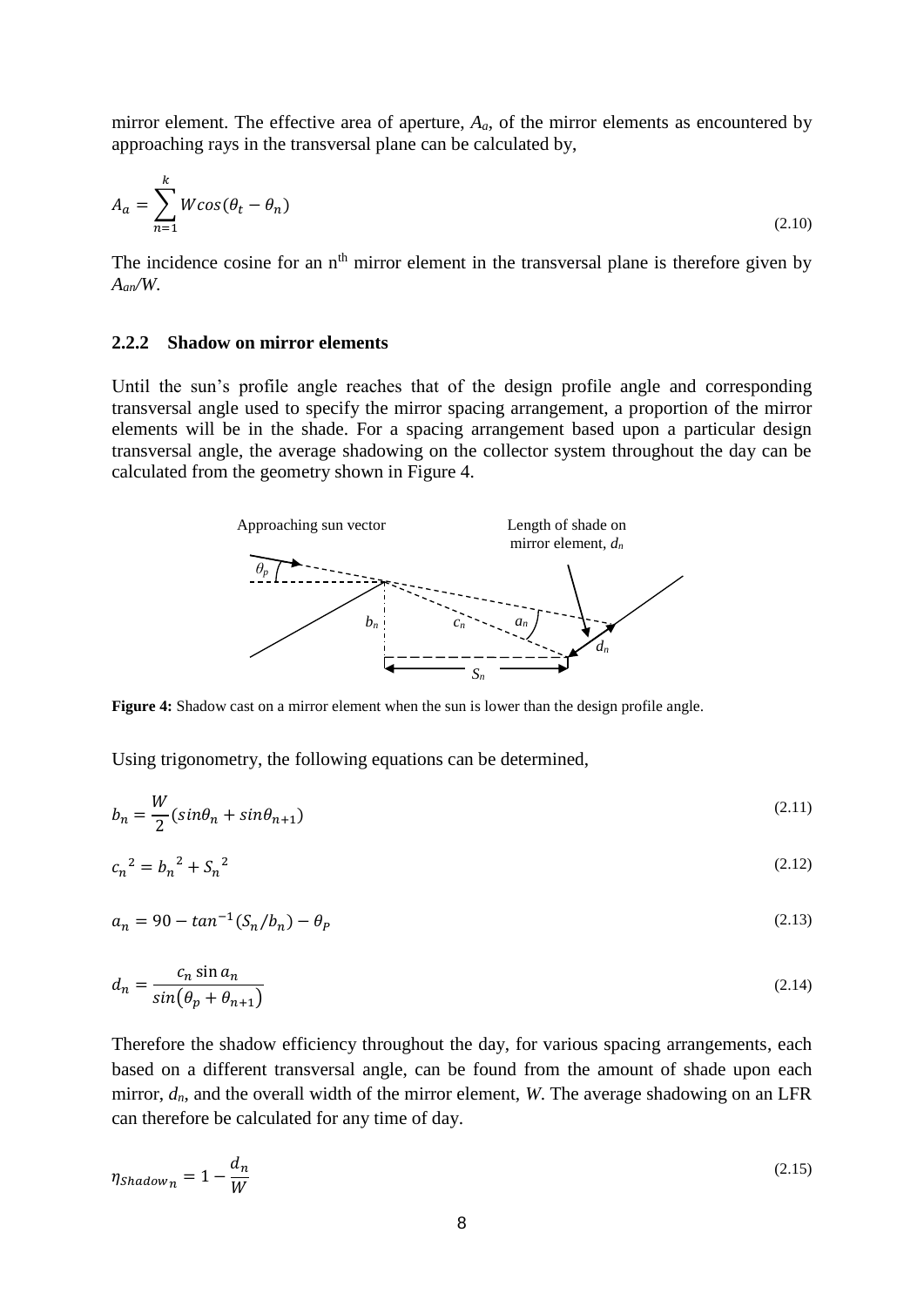$$
\eta_{\text{Shadow}} = \frac{\sum \eta_{\text{Shadow}_n}}{n} \tag{2.16}
$$

#### **2.2.3 Selection of spacing arrangements**

Examples of spacing arrangements used for the optimisation are illustrated in Figure 5. Each is labelled S15°, S30° etc according to the corresponding transversal angle for the onset of shadowing. The corresponding approximate solar times for shadow free operation are also indicated, though note that these times refer specifically to Gujarat in April and will be different for other locations and times of year.



**Figure 5:** Spacing arrangements set for the onset of shadowing at various transversal angles. Hours of no shadowing are given for the Gujarat area in April.

#### **2.3 Performance of collector**

The exergy, i.e. maximum available power output in  $W/m<sup>2</sup>$  of the collector's total mirror area, for an LFR at a certain hour of the day can be calculated.

$$
E_{x,out} = Q\left(1 - \frac{T_a}{T_r}\right) \tag{2.17}
$$

Where  $Q$ , the heat transfer at the receiver at a temperature  $T_r$  (representing the temperature at the surface of the absorber tubes), is given by,

$$
Q = Q_{in}^* - Q_{Loss} \tag{2.18}
$$

Where,  $Q_{in}$ <sup>\*</sup> is the product of the direct solar irradiance, total mirror area, optical efficiency at normal incidence and the incidence angle modifier, which includes the effective mirror aperture area and changing optics for ray incidence angles in the transversal and longitudinal planes.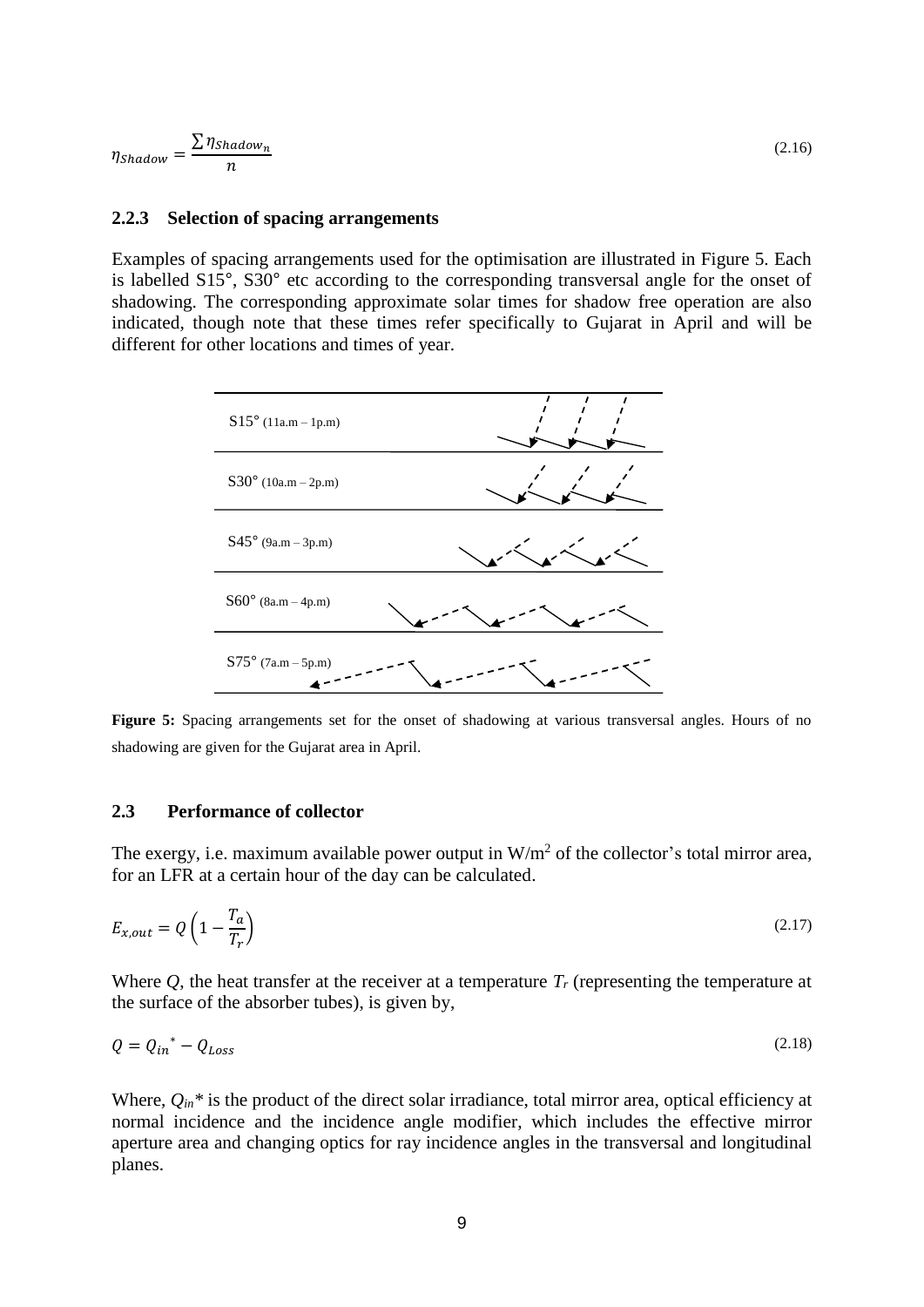A thermodynamic study performed on the LFR with a horizontal absorber trapezoidal cavity receiver configuration (see Figure 6), is used to determine an approximation of the heat loss *QLoss*. Note that the cover glazing width is chosen such that a diverging edge ray of the widest mirror element is accepted for a direct beam angle of zero.



Figure 6: Schematics of a trapezoidal cavity receiver.

Singh et al. have shown that the overall heat transfer coefficient, *UL*, is a summation of the heat loss coefficients from the bottom of the receiver through convection and radiation, and the heat loss coefficient from the insulated sides for a trapezoidal receiver [31].

For a receiver of given characteristics, the heat transfer coefficient can be plotted against the receiver temperature. The example plot of Figure 7 shows that the heat transfer coefficient increases significantly with temperature. The heat loss coefficient is used to determine the stagnation temperature,  $T_{r,max}$ , which occurs when all incoming solar radiation is lost as ambient heat, meaning no more heat transfer can take place at the receiver.

<span id="page-10-0"></span>
$$
T_{r,max} = T_a + \frac{DNI.\eta_0(\theta = 0).IAM.A_m}{U_L A_r}
$$
\n
$$
(2.20)
$$

Optical efficiency is an essential parameter for the calculation of exergy and stagnation temperature in any solar collector. The optical efficiency of the system includes factors such as the reflectance,  $\rho$ , the transmittance of the cover,  $\tau$ , the absorbance,  $\alpha$ , and the intercept factor, *λ*. The absorbed solar radiation is also decreased if shading and blocking is caused from adjacent mirror elements. Estimations can be made for the optical efficiency on an hourly basis using an incident angle modifier (IAM). Asymmetric solar collectors with translational symmetry show a bi-axial dependency with respect to the direct beam incidence angle [30]. A bi-axial incident angle modifier includes a transversal angle,  $\theta_t$ , (for rays perpendicular to the rotation axis of the concentrator elements) and a longitudinal angle  $\theta_l$ (for rays in a plane parallel to the rotation axis) [32]. The IAM is defined by the ratio of the collector output at a given incidence angle  $\eta_0(\theta)$  and the collector output at normal incidence  $n_0(\theta=0)$ .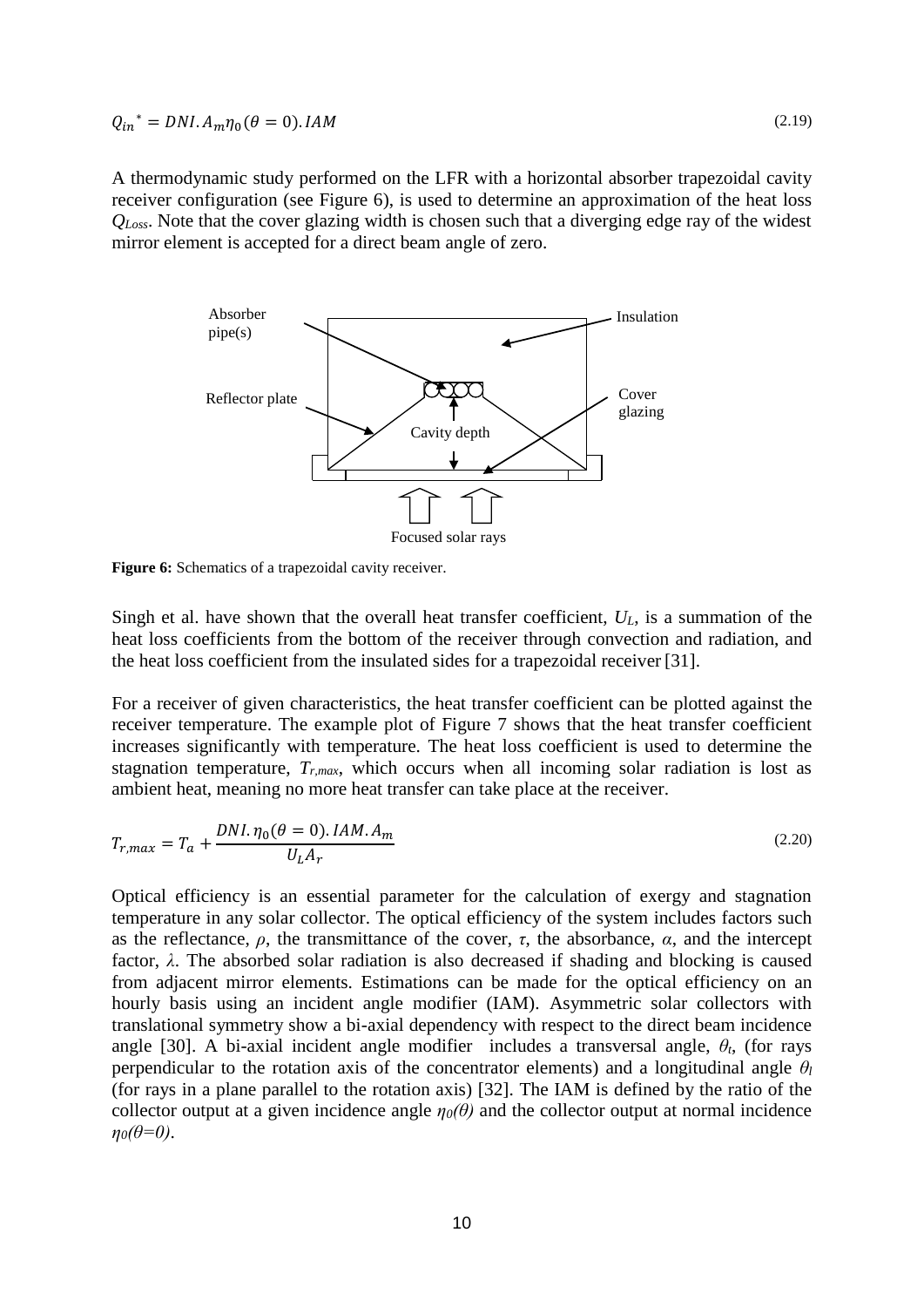$$
IAM(\theta) = \frac{\eta_0(\theta)}{\eta_0(\theta = 0)}\tag{2.21}
$$

The approach taken in this study is to project the solar incidence angle onto the transversal and longitudinal plane to calculate a total optical efficiency based on a product of the  $IAM(\theta_t)$ and IAM $(\theta_l)$ . For an LFR, depending on the spacing arrangement of the mirror elements, the effective mirror aperture area, individual mirror incidence cosines, blocking of reflected rays and shadowing show a large dependency on  $\theta_t$ . In the longitudinal plane the major effects are the transmittance of a cover or glazing, the intercept factor, and the absorption and reflectance of the collector in respect to a changing  $\theta$ *l*. Assuming the collector is of substantial length the end losses for rays with a shallow  $\theta_l$  are neglected.

Ray-tracing is commonly employed in the analysis of the optical efficiency for solar collectors and is used in this study. Due to the width of the solar disk, as observed from the collector, solar rays diverge with an angle of +/- 0.27°. Buie and Monger have studied circumsolar radiation and its effect on LFR optics [33]. The amount of circumsolar radiation varies considerably according to atmospheric conditions. For the sake of generality it is neglected from this analysis. Additional divergence from tracking inaccuracies and mirror shape surface errors are also not considered. The reflectivity of the mirrors is taken to be constant and the relationship between absorption and angle of incidence is as given by Tesfamichael and Wäckelgård for nickel pigmented aluminium oxide  $(Ni-Al<sub>2</sub>O<sub>3</sub>)$  [34].

Determination of the optical efficiency now enables the stagnation temperature to be calculated. A linear approximation of the heat transfer coefficient (see Figure 7) can be used to derive an expression for  $T_{r,max}$ , by substitution from Eq[.\(2.20\).](#page-10-0) Therefore a solution for *T*<sub>*r,max*</sub> is obtained on an hourly basis. Furthermore, the optimum operating temperature of the receiver, *Tr,opt*, can be deduced [13].

$$
T_{r,opt} = \sqrt{T_{r,max}T_a} \tag{2.22}
$$

In reality constant temperature operation is more practical. If the stagnation temperature is below the target operational temperature it is assumed that any captured radiation is not utilized, as the irradiance level are not sufficient for the collector to operate.



**Figure 7:** The heat loss coefficient increases with the trapezoidal cavity receiver temperature and may be approximated by a linear trend.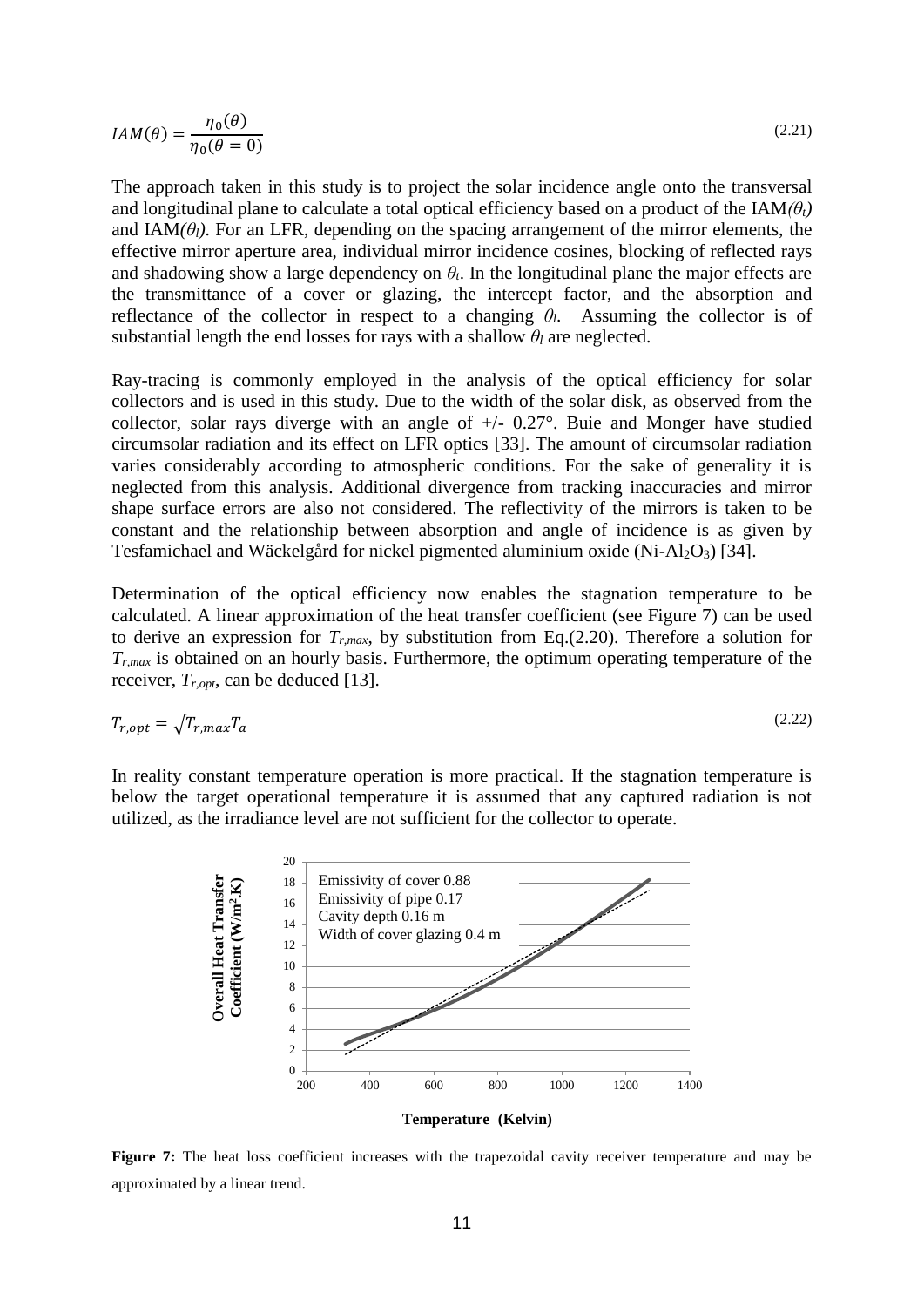# **2.4 Application to case study**

The cost-exergy method is now applied to an LFR prototype, operating with different spacing arrangements and a north-south tracking axis, in the Gujarat area. To research costs, the authors constructed a prototype LFR in Vapi, Gujarat, thus enabling them to gather the relevant data. To account for likely variations, four cost scenarios are considered (see section 2). Units of US dollars are used here, converted from Indian national rupees (INR) at 2011 rates (see Table 1).

**Table 1:** Initial upper and lower cost estimates of a prototype LFR and land costs for Gujarat.

| Horizontal             | Lower                   | Upper                    | Lower Land       | Upper Land               | Lower                            | Upper                   |
|------------------------|-------------------------|--------------------------|------------------|--------------------------|----------------------------------|-------------------------|
| Frame                  | Concentrator            | Concentrator             |                  |                          | Receiver                         | Receiver                |
| 750 Rs./m <sup>2</sup> | 2953 Rs./m <sup>2</sup> | 10000 Rs./m <sup>2</sup> | 720 Rs./ $m^2$   | 10000 Rs./m <sup>2</sup> | 2000 Rs./m <sup>2</sup>          | 8000 Rs./m <sup>2</sup> |
| $16 \text{ m}^2$       | $63 \text{ m}^2$        | $214 \text{ m}^2$        | $15 \text{ m}^2$ | $214 \text{ m}^2$        | 43 $\frac{\text{m}}{\text{m}^2}$ | $171 \text{ m}^2$       |

The prototype LFR consisted of twenty eight 80 mm wide mirrors, and a 100 mm wide receiver fixed at a height of 2 metres. The receiver was formed from four 25 mm diameter copper tubes joined together, held in a 200 mm wide and 160 mm deep trapezoidal cavity. The design parameters of the different spacing arrangements for the collector are given in Table 2.

**Table 2:** Sizing parameters of each spacing arrangement for the prototype LFR.

| Spacing     | Area of receiver per  | Area of mirror per    | Total width of  | Area of cover glazing per |
|-------------|-----------------------|-----------------------|-----------------|---------------------------|
| arrangement | unit length $(A_r/L)$ | unit length $(A_m/L)$ | collector $(m)$ | unit length $(A_{cg}/L)$  |
| Mathur      | 0.1                   | 2.24                  | 2.69            | 0.32                      |
| $S15^\circ$ | 0.1                   | 2.24                  | 2.62            | 0.32                      |
| $S30^\circ$ | 0.1                   | 2.24                  | 2.90            | 0.34                      |
| $S45^\circ$ | 0.1                   | 2.24                  | 3.46            | 0.40                      |
| $S60^\circ$ | 0.1                   | 2.24                  | 4.75            | 0.52                      |
| $S75^\circ$ | 0.1                   | 2.24                  | 9.08            | 0.96                      |

To obtain the optical efficiency at normal incidence  $(\theta=0)$  and the incident angle modifiers IAM( $\theta$ <sup>*t*</sup>) and IAM( $\theta$ <sup>*i*</sup>) for the collector, ray-tracing was performed using Optica, a software package developed within Mathematica<sup>®</sup>. The  $\overline{IAM}(\theta_t)$  and  $\overline{IAM}(\theta_t)$  for each spacing arrangement is shown in Figure 8 and 9. Mathur's method for determining the spacing arrangement of the mirror elements was also analysed to enable a comparison of the methods to be drawn.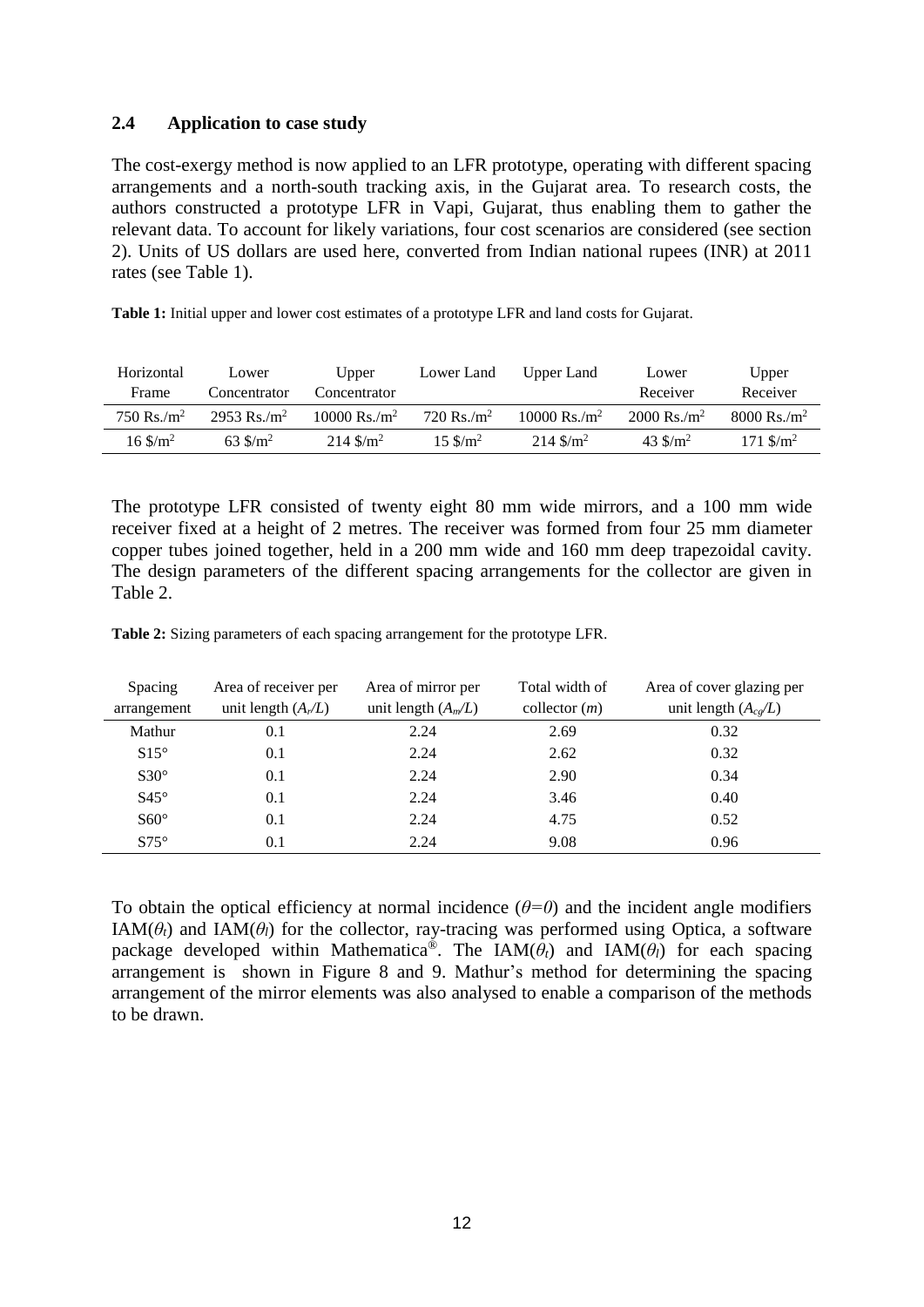

Figure 8: IAM for changing angles in the transversal plane for each spacing arrangement.



Figure 9: IAM for changing angles in the longitudinal plane for each spacing arrangement.

The exergy outputs per total mirror area (given as an hourly average over a TMY) at different operating temperatures for each spacing arrangement are shown in Figure 10. Maximum exergy of 50 W/m<sup>2</sup> is achieved with S52.5 $\degree$  (i.e. corresponding to a transversal angle of 52.5 $\degree$ for the onset of shadowing) and a constant operating temperature of 300°C; the baseline cost per exergy at this temperature is also plotted in Figure 10. A continuously optimised temperature gives only slightly higher exergy of 52 W/m<sup>2</sup>. As a spacing of  $S52.5^{\circ}$  maximises exergy and is also close to the optimum for minimum cost it is therefore also analysed in addition to those specified in Figure 5. Figure 11 shows that for a constant operating temperature of 300°C the operational hours are maximised at S45° and that for lower operating temperatures the number of operational hours per year are comparatively insensitive to the choice of spacing arrangement.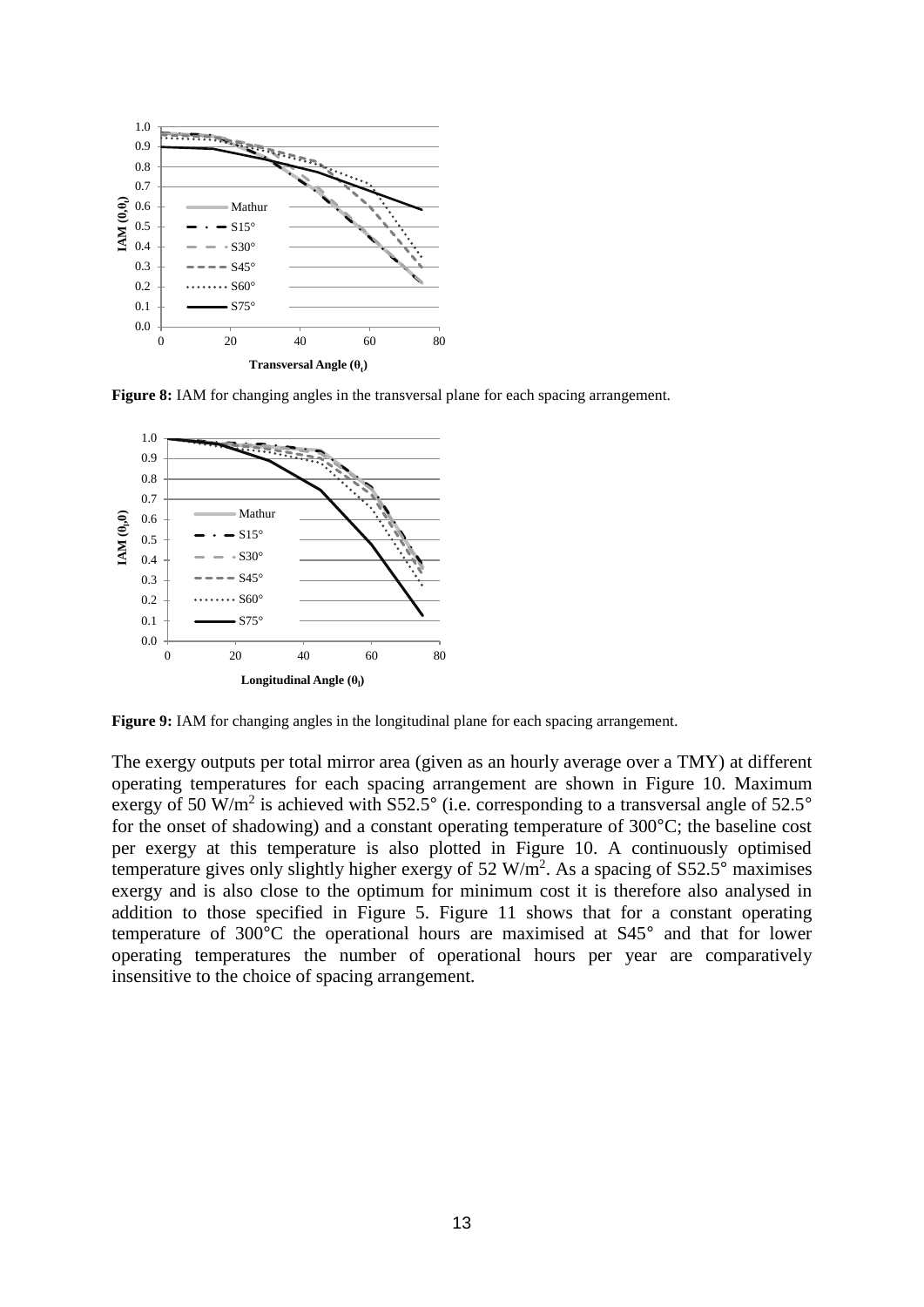

**Figure 10:** Exergy averaged over the TMY vs. spacing arrangement as specified by the transversal angle used for the onset of shadowing (Figure 3.6), for different operating temperatures and for the ideal case of continuously optimised temperature. The baseline cost per exergy for 300 °C operation is plotted on a secondary axis.



**Transversal angle for the onset of shadowing**

**Figure 11:** Operational hours per annum vs. spacing arrangement as specified by the transversal angle used for the onset of shadowing (Figure 3.6), for different operating temperatures and for the ideal case of continuously optimised temperature, *Tr,opt*.

To show the sensitivity to cost assumptions, Table 3 presents for each spacing arrangement the cost-exergy calculations for the four cost scenarios of the sensitivity analysis, at the preferred operating temperature of 300°C. Included among the spacing arrangements are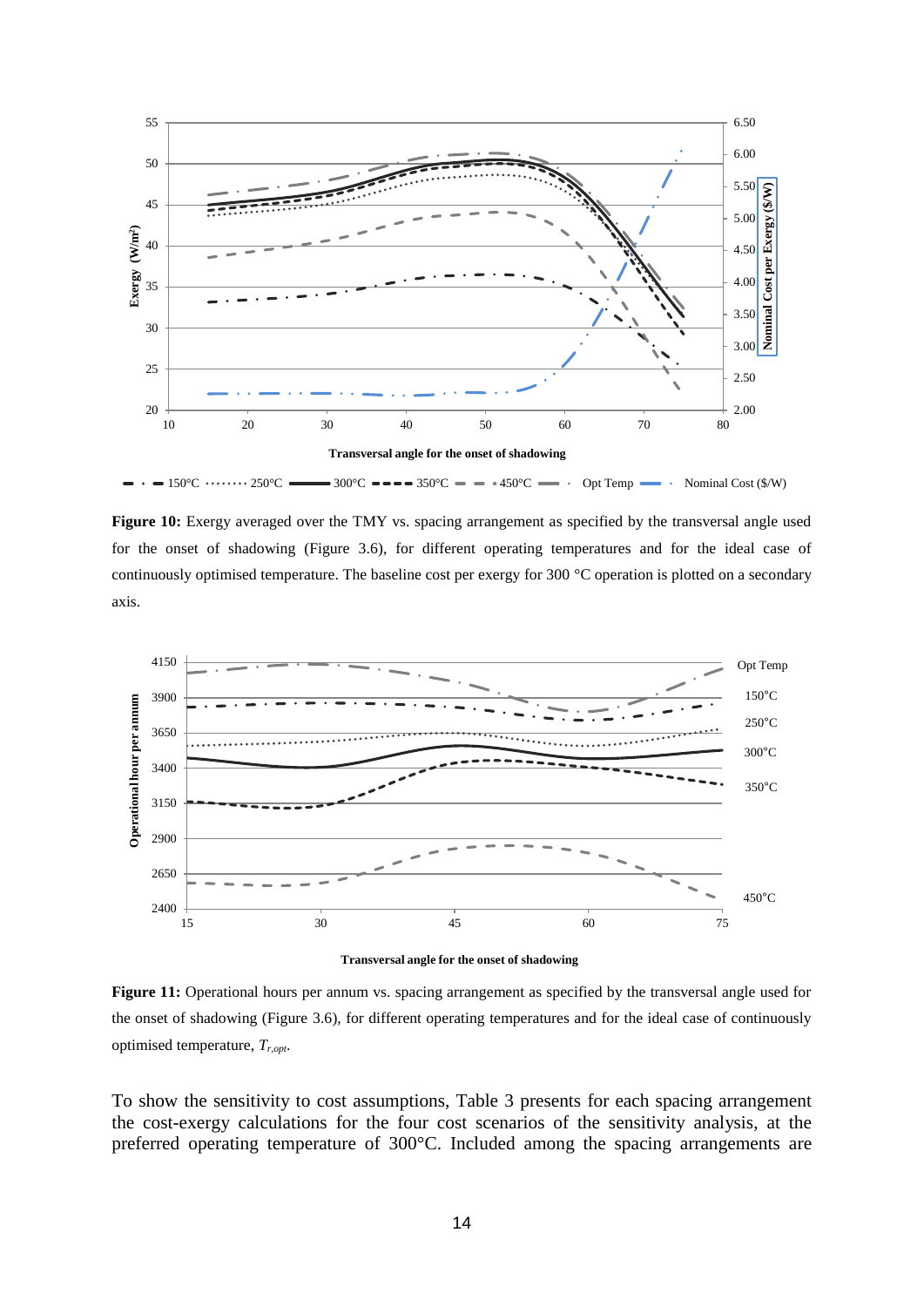S52.5° and Mathur for comparison. Table 4 shows yearly exergy and net heat transfer to the receiver.

**Table 3:** Cost-exergy results for the four cost sensitivity scenarios for the different spacing arrangements, operating with a north-south axis tracking orientation.

| <b>Spacing</b> | Optical          | Exergy per   | Operational | Sensitivity Analysis (\$/W) |           |      |               |
|----------------|------------------|--------------|-------------|-----------------------------|-----------|------|---------------|
| arrangement    | efficiency       | total mirror | hours per   | <b>Baseline</b>             | High      | High | High          |
|                | $\eta(\theta=0)$ | area         | annum       | cost                        | component | land | component     |
|                |                  | $(W/m^2)$    |             |                             | cost      | cost | and land cost |
| Mathur         | 83.6%            | 45.9         | 3437        | 2.2                         | 5.6       | 7.4  | 10.8          |
| $S15^\circ$    | 81.7%            | 45.0         | 3473        | 2.3                         | 5.4       | 7.4  | 10.9          |
| $S30^\circ$    | 83.1%            | 46.6         | 3407        | 2.3                         | 5.2       | 7.8  | 11.1          |
| $S45^\circ$    | 83.1%            | 50.1         | 3559        | 2.3                         | 5.0       | 8.4  | 11.5          |
| $S52.5^\circ$  | 82.3%            | 50.1         | 3559        | 2.4                         | 5.0       | 9.4  | 12.5          |
| $S60^\circ$    | 81.7%            | 48.3         | 3468        | 2.7                         | 5.4       | 11.4 | 14.6          |
| $S75^\circ$    | 66.1%            | 31.4         | 3528        | 6.1                         | 9.3       | 31.7 | 36.7          |

**Table 4:** Annual exergy produced and net heat transfer to receiver.

| <b>Spacing</b> | Exergy per  | Exergy per total     | Net heat transfer per | Net heat transfer per |
|----------------|-------------|----------------------|-----------------------|-----------------------|
| arrangement    | unit length | mirror area          | unit length           | total mirror area     |
|                | kWh/m a     | kWh/m <sup>2</sup> a | kWh/m a               | kWh/m <sup>2</sup> a  |
| Mathur         | 901         | 402                  | 1916                  | 855                   |
| $S15^\circ$    | 883         | 394                  | 1878                  | 838                   |
| $S30^\circ$    | 914         | 408                  | 1945                  | 868                   |
| $S45^\circ$    | 982         | 439                  | 2090                  | 933                   |
| S52.5°         | 983         | 439                  | 2088                  | 932                   |
| $S60^\circ$    | 948         | 423                  | 2017                  | 900                   |
| $S75^\circ$    | 616         | 275                  | 1313                  | 586                   |

#### **3 Discussion**

Based on the case study, the recommended spacing arrangement is that corresponding to an onset of shadowing at a transversal angle of 45°. Using this arrangement, the exergy, and number of operational hours per year are maximised, and the cost per exergy is kept at a minimum for all cost scenarios. In comparison to the method of Mathur et al., a 9% increase in exergy was achieved, resulting in an extra 122 hours of operation per annum at a receiver temperature of 300°C. This is consistent with operating fluid temperatures claimed for commercial LFRs given that the temperature used in this study is the absorber tube surface temperature and therefore expected to be slightly higher than the fluid temperatures [4, 8]. For different operating temperatures the exergy output and operational hours varied, yet the optimum spacing arrangement remained constant. A constant receiver temperature of 300°C proved to be the most efficient operating temperature for the prototype LFR presented. If a coupled heat cycle could utilize a continuously changing optimum operating temperature the operational hours would be significantly increased by 13%; however, the exergy would not improve significantly compared to a constant operating temperature of 300°C.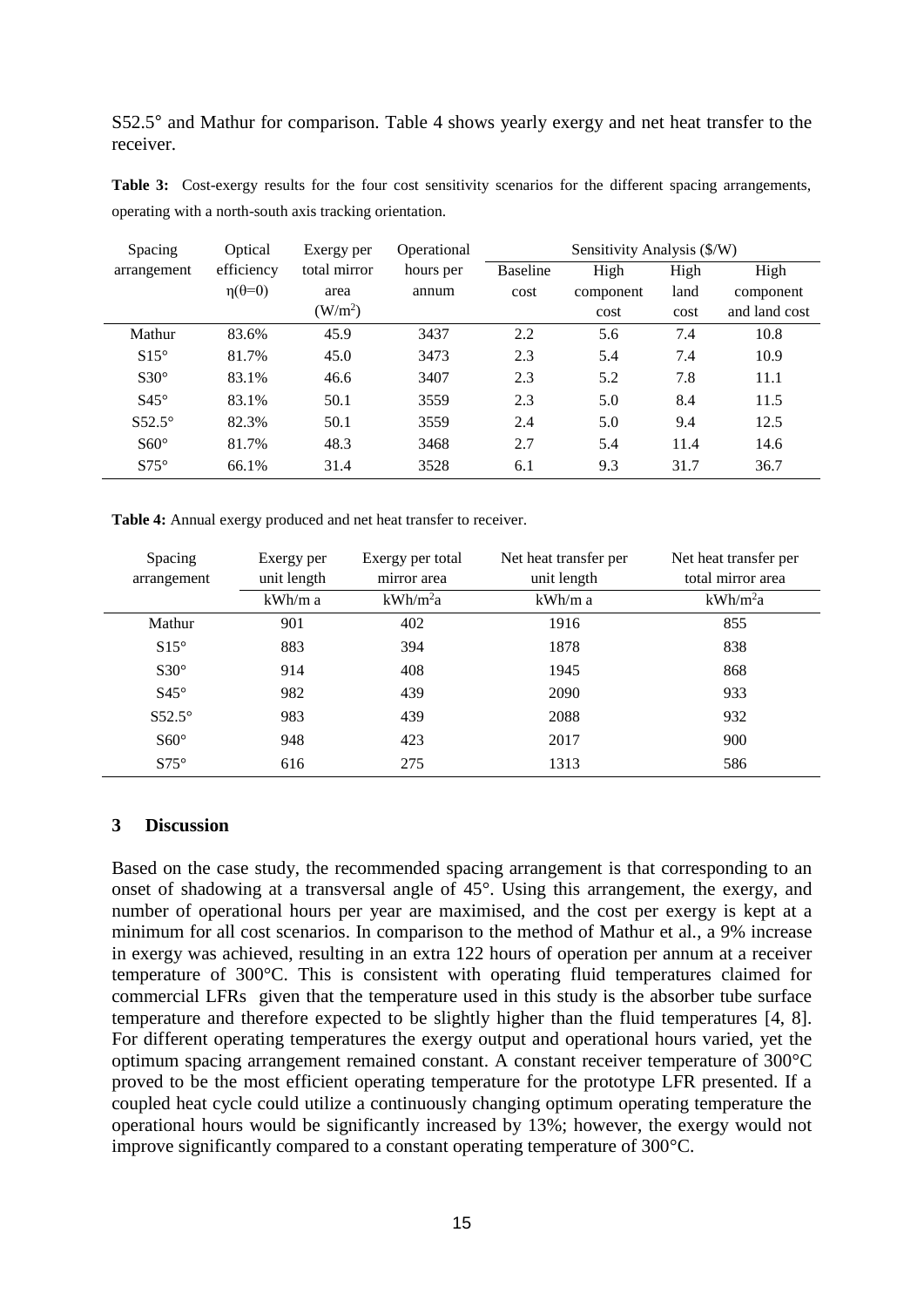The sensitivity analysis established that the cost is relatively insensitive to spacing arrangements specified by a traversal angle of up to 52.5° for a baseline cost scenario. The optimum spacing arrangement for a high component cost is always the one giving maximum exergy, because this maximises the output from potentially expensive materials. A maximum saving of 11% in the cost per exergy was obtained under this scenario. On the other hand, the narrower spacing arrangements use less land and are thus favoured when land costs are high. Therefore, it is recommended that for a ground installation with plentiful land and an application requiring high operating temperatures for long periods of time, such as for electricity generation, the spacing arrangement giving maximum exergy should be selected. For an application with restricted space or high land cost, such as a roof installation, a narrower spacing arrangement, as given by Mathur's method, should be used.

The cost-exergy approach has proven to be a more illuminating (albeit more complex) method compared to that of Mathur et al. when it comes to specifying the spacing arrangement of the mirror elements in an LFR system. The new method can in fact be used to provide alternative recommendations for different LFR designs to reduce land usage, increase performance or minimise cost according to the priorities at hand. A potential drawback of the approach is that it leads to bespoke design recommendations according to location. Moreover, the non-uniform spacing may make the support frame more complex to design and manufacture. The improved performance should justify to some extent these additional investments, even if the cost advantages alone are not sufficient. Whereas it is unlikely that the LFR would be redesigned for each individual location, the flexibility of modern manufacturing techniques and the growth in demand for solar collectors should partially overcome these drawbacks and justify a number of design variants each optimised for a climatic or economic region.

Avoidance of excessive mirror reflector spacing in an LFR has been shown to be important so that optical performance is not compromised and cost from additional array structure and land usage does not become excessive. More factors could be considered in future studies, such as ground preparation, additional steam line length, thermal losses and additional optical effects (e.g. circumsolar radiation, tracking errors, and mirror shape surface errors). These factors could affect the results for the costs and ideal operating temperature. The effects of thermal storage on the potential work output and operational hours could also be considered. The optimisation method outlined in this paper could even be extended to LFRs utilizing different concentrator-receiver assembly configurations. For example, curved mirror elements, which reduce the flux distribution on the absorber and allow wider mirror elements, could be analysed. So could evacuated tube type collectors, which would reduce the heat transfer coefficient, increasing the temperatures and hence exergy of the system. The higher cost of the evacuated tubes would tend to favour optimisation for performance as in the high component cost scenario considered above. A relatively new and exciting variant is the compact linear Fresnel reflector (CLFR), which should also be investigated by extension of the new method.

A limitation of the exergy approach is that it assumes the idealised Carnot engine. It does not take into account losses in real engines or losses associated with extracting the heat from the receiver field using a working fluid. Depending upon the heat cycle coupled to the system, the operational hours at full load would be significantly less than the total operational hours stated in this paper. Nevertheless, the cost-exergy method enables us to arrive at general conclusions without reference to specific applications. For real arrangements the optimum design is likely to be similar even if the overall power output is lower.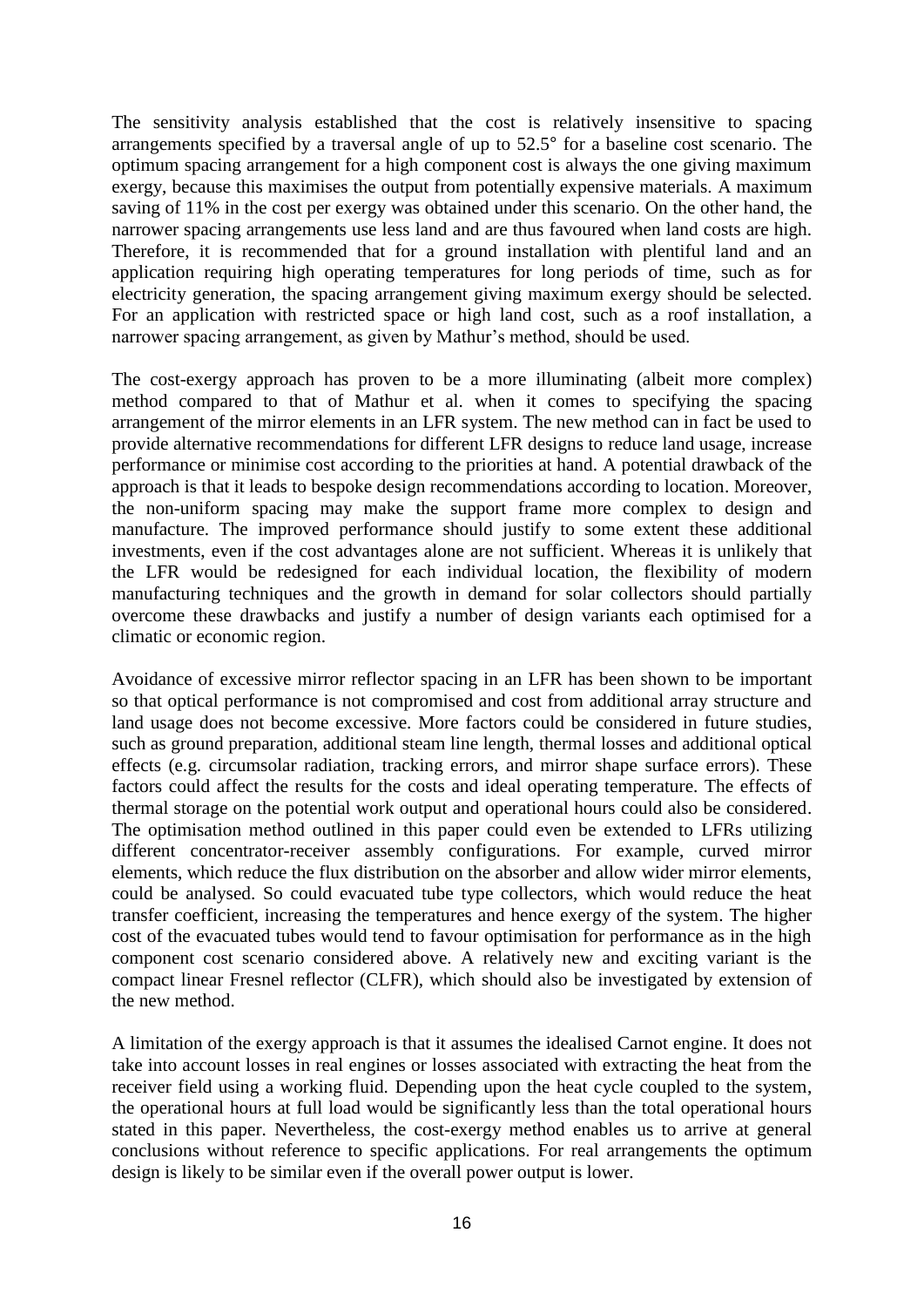# **4 Conclusion**

The cost exergy approach presented in this paper has successfully enabled the spacing arrangement in an LFR to be specified such that the exergy and operational hours are maximised over a typical meteorological year and costs are minimised. For the case study of the LFR situated in Gujarat, it is recommended to use a north-south tracking axis with a nonequidistant spacing arrangement chosen for the onset of shadowing at a transversal angle of 45°, operating at a constant receiver temperature of 300°C, representing the temperature at the surface of the absorber tubes. This resulted in an additional 122 operational hours per annum being achievable at a baseline cost per exergy of 2.3 \$/W. However, the sensitivity analysis has shown that an increase in the land cost favours a narrower spacing arrangement.

The new method for optimising mirror spacing arrangements can be applied to other locations and is expected to give similarly significant improvements in the value of the LFR for use in a variety of applications.

# **Acknowledgements**

The authors would like to acknowledge the financial support under the Science Bridge project financed by Research Councils UK (EP/G039992/1) and Department of Science and Technology, India, along with the contributions of colleagues at IIT Delhi and Industrial Boilers Ltd.

# **References**

[1] International Energy Agency (IEA), Solar Power and Chemical Energy Systems, C. Richter (Ed.) SolarPACES Annual Report, 2009.

[2] J.D. Nixon., P. Davies, P. Dey, Which is the best solar thermal collection technology for electricity generation in north-west India? *Evaluation of options using the Analytical Hierarchy Process*, Energy, 35 (2010) 5230-5240.

[3] D. Mills, Advances in solar thermal electricity technology, Solar Energy, 76 (2003) 19- 31.

[4] Novatec Biosol, available at: www.novatecsolar.com, accessed 4<sup>th</sup> July 2011.

[5] International Energy Agency (IEA), Solar Power and Chemical Energy Systems, C. Richter (Ed.) SolarPACES Annual Report, 2008.

[6] HelioDynamics, available at: www.heliodynamics.com, accessed 13th Sep 2010.

[7] Plataforma Solar de Almería (P.S.A), in: Annual Report, 2007.

[8] D. Feuermann, J. Gordon, Analysis of a two-stage linear Fresnel reflector solar concentrator, Journal of Solar Energy Engineering, 113 (1991) 272.

[9] D. Mills, G. Morrison, Compact linear Fresnel reflector solar thermal powerplants, Solar Energy, 68 (2000) 263-283.

[10] P.L. Singh, R.M. Sarviya, J.L. Bhagoria, Thermal performance of linear Fresnel reflecting solar concentrator with trapezoidal cavity absorbers, Applied Energy, 87 (2010) 541-550.

[11] P. Singh, S. Ganesan, G. Yadav, Technical note-Performance study of a linear Fresnel concentrating solar device, Renewable Energy, 18 (1999) 409-416.

[12] J. Facão, A.C. Oliveira, Numerical simulation of a trapezoidal cavity receiver for a linear Fresnel solar collector concentrator, Renewable Energy, 36 (2011) 90-96.

[13] S.A. Kalogirou, Solar thermal collectors and applications, Progress in Energy and Combustion Science, 30 (2004) 231-295.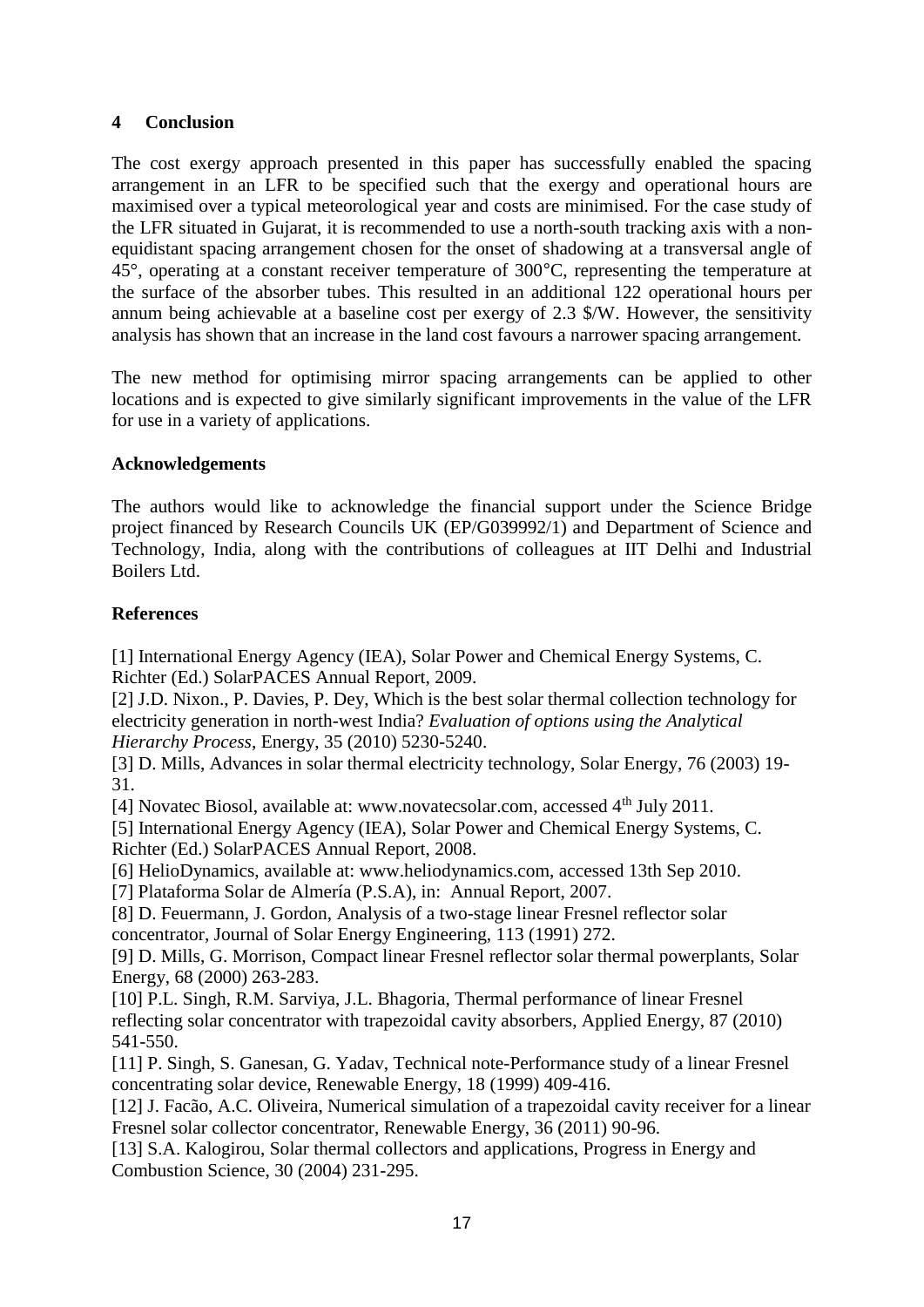[14] G.D. Sootha, B.S. Negi, A comparative study of optical designs and solar flux concentrating characteristics of a linear fresnel reflector solar concentrator with tubular absorber, Solar Energy Materials and Solar Cells, 32 (1994) 169-186.

[15] N. Velázquez, O. García-Valladares, D. Sauceda, R. Beltrán, Numerical simulation of a Linear Fresnel Reflector Concentrator used as direct generator in a Solar-GAX cycle, Energy Conversion and Management, 51 (2010) 434-445.

[16] S. Mathur, T. Kandpal, B. Negi, Optical design and concentration characteristics of linear Fresnel reflector solar concentrators--II. Mirror elements of equal width, Energy Conversion and Management, 31 (1991) 221-232.

[17] S. Mathur, B. Negi, T. Kandpal, Geometrical designs and performance analysis of a linear fresnel reflector solar concentrator with a flat horizontal absorber, International Journal of Energy Research, 14 (2007) 107-124.

[18] A. Häberle, Geometry optimization of Fresnel-collectors with economic assessment, EuroSun, 2004, Freiburg, Germany.

[19] G. Morin, W. Platzer, M. Strelow, R. Leithner, Techno-Economic System Simulation and Optimisation of Solar Thermal Power Plants, in: SolarPaces, 2008.

[20] G. Barale, A. Heimsath, P. Nitz, A. Toro, Optical Design of a Linear Fresnel Collector for Sicily, SolarPACES, 2010, Perpignan, France.

[21] A. Häberle, C. Zahler, H. Lerchenmüller, M. Mertins, C. Wittwer, F. Trieb, J. Dersch, The Solarmundo line focussing Fresnel collector. Optical and thermal performance and cost calculations, SolarPACES, 2002, Zurich, Switzerland.

[22] N. Singh, S. Kaushik, R. Misra, Exergetic analysis of a solar thermal power system, Renewable Energy, 19 (2000) 135-143.

[23] S.K. Tyagi, S. Wang, M.K. Singhal, S.C. Kaushik, S.R. Park, Exergy analysis and parametric study of concentrating type solar collectors, International Journal of Thermal Sciences, 46 (2007) 1304-1310.

[24] M.K. Gupta, S.C. Kaushik, Exergy analysis and investigation for various feed water heaters of direct steam generation solar-thermal power plant, Renewable Energy, 35 (2010) 1228-1235.

[25] C. Koroneos, T. Spachos, N. Moussiopoulos, Exergy analysis of renewable energy sources, Renewable Energy, 28 (2003) 295-310.

[26] I. Dincer, M.A. Rosen, Exergy analysis of renewable energy systems, in: EXERGY, Elsevier, Amsterdam, 2007, pp. 163-228.

[27] Meteotest, Meteonorm, available at: www.meteonorm.com, accessed 8th Nov 2010.

[28] B. William, S. Geyer, M. Geyer, Power from the Sun, 2001.

[29] T. Muneer, C. Gueymard, H. Kambezidis, Solar radiation and daylight models, Elsevier Butterworth Heinemann, Amsterdam; Boston; London, 2004.

[30] J.A. Duffie, W.A. Beckman, Solar engineering of thermal processes, 3rd ed., John Wiley & Sons, New York, 2006.

[31] P.L. Singh, R.M. Sarviya, J.L. Bhagoria, Heat loss study of trapezoidal cavity absorbers for linear solar concentrating collector, Energy Conversion and Management, 51 (2010) 329- 337.

[32] W.R. McIntire, Factored approximations for biaxial incident angle modifiers, Solar Energy, 29 (1982) 315-322.

[33] D. Buie, A.G. Monger, The effect of circumsolar radiation on a solar concentrating system, Solar Energy, 76 (2001) 181-185.

[34] T. Tesfamichael, E. Wäckelgård, Angular solar absorptance and incident angle modifier of selective absorbers for solar thermal collectors, Solar Energy, 68 (2000) 335-341.